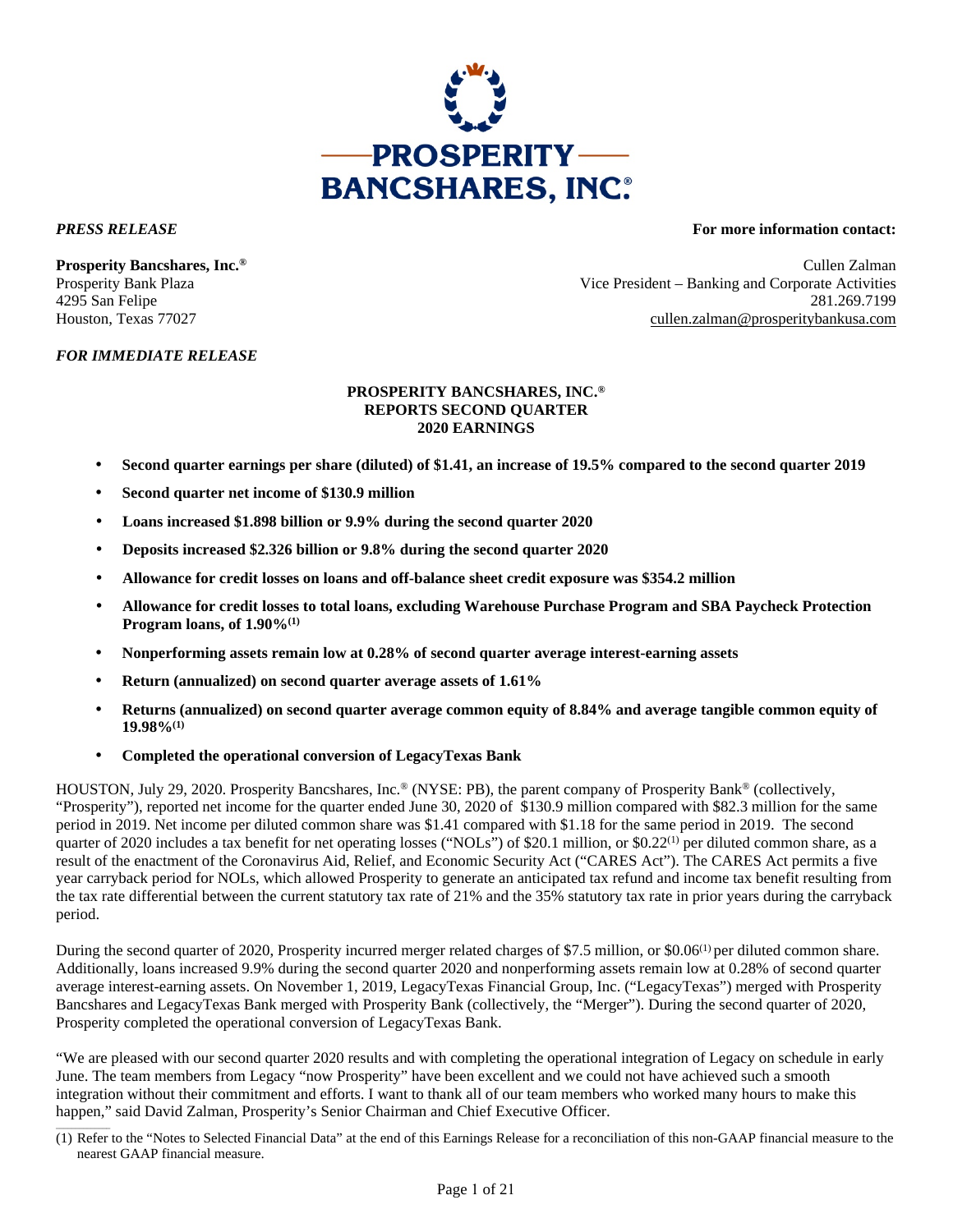"The second quarter 2020 diluted earnings per share of \$1.41 includes a \$0.22 income tax benefit, a \$0.06 charge for merger related expenses and a \$0.03 charge for the write down of fixed assets related to the Merger and CRA funds," continued Zalman.

"During the second quarter, we saw a \$1.898 billion, or 9.9%, increase in loans, mostly related to loans made under the SBA Paycheck Protection Program (PPP). We approved 11,972 PPP loans for a total of \$1.411 billion. These loans were important to our customers, enabling them to remain in business at a time they were either operating at a reduced capacity or temporarily shut down. Deposits increased \$2.326 billion, or 9.8%, during the quarter, related to funds from the PPP loans and decreased customer spending," added Zalman.

"We continue to provide relief to our loan customers through loan extensions and deferrals when possible. For the second quarter of 2020, net charge offs were \$13.0 million. Of these charge-offs, \$12.4 million were related to PCD loans with specific reserves of \$28.5 million that we acquired in the Merger. Further, \$16.1 million in specific reserves were released to the general reserve in addition to the \$10.0 million provision for loan losses for the second quarter," stated Zalman.

"The Blue-Chip Consensus forecast estimates that fourth quarter 2020 GDP will end at (5.6%) compared with fourth quarter 2019, however, they are forecasting a 4.8% GDP for fourth quarter 2021 compared with fourth quarter 2020. They are also forecasting an unemployment rate of 9.4% for the fourth quarter 2020 compared with an unemployment rate of 6.9% for fourth quarter 2021. Based on these estimates, 2021 looks brighter. We are positive about our company's future. While our operating environment and economy is changing frequently, we remain focused on addressing whatever comes our way and taking care of our customers and associates," concluded Zalman.

### **Results of Operations for the Three Months Ended June 30, 2020**

\_\_\_\_\_\_\_\_\_\_\_\_\_\_

Net income was \$130.9 million<sup>(2)</sup> for the three months ended June 30, 2020 compared with \$82.3 million<sup>(3)</sup> for the same period in 2019, an increase of \$48.6 million or 59.1%. Net income per diluted common share was \$1.41 for the three months ended June 30, 2020 compared with \$1.18 for the same period in 2019, an increase of 19.5%. Net income for the second quarter of 2020 includes a tax benefit for NOLs of \$20.1 million and merger related expenses of \$7.5 million. Annualized returns on average assets, average common equity and average tangible common equity for the three months ended June 30, 2020 were  $1.61\%$ , 8.84% and  $19.98\%$ <sup>(1)</sup>, respectively. Excluding merger related expenses, net of tax, and the NOL tax benefit, annualized returns on average assets, average common equity and average tangible common equity for the three months ended June 30, 2020 were  $1.44\%/0.7$ ,  $7.88\%/0.1$  and  $17.81\%/0.1$ respectively. Prosperity's efficiency ratio (excluding net gains and losses on the sale or write down of assets and taxes) was 46.56%(1) for the three months ended June 30, 2020. Excluding merger related expenses of \$7.5 million, the efficiency ratio was 43.97%(1) for the three months ended June 30, 2020.

Net interest income before provision for credit losses for the three months ended June 30, 2020 was \$259.0 million compared with \$154.8 million for the same period in 2019, an increase of \$104.1 million or 67.2%. The increase was primarily due to the Merger and the increase in loan discount accretion of \$23.0 million. On a linked quarter basis, net interest income before provision for credit losses was \$259.0 million compared with \$256.0 million for the three months ended March 31, 2020, an increase of \$2.9 million or 1.1%. The increase was primarily due to a decrease in interest expense partially offset by a decrease in loan discount accretion of \$4.2 million and interest income on securities.

The net interest margin on a tax equivalent basis was 3.69% for the three months ended June 30, 2020 compared with 3.16% for the same period in 2019. The change was primarily due to increased interest-earning assets related to the Merger and \$23.0 million increase in loan discount accretion. On a linked quarter basis, the net interest margin on a tax equivalent basis was 3.69% for the three months ended June 30, 2020 compared with 3.81% for the three months ended March 31, 2020. The change was primarily due to a \$4.2 million decrease in loan discount accretion.

Noninterest income was \$25.7 million for the three months ended June 30, 2020 compared with \$30.0 million for the same period in 2019, a decrease of \$4.3 million or 14.3%. This decrease was primarily due to a loss on write-down of assets of \$4.0 million and a decrease in nonsufficient funds ("NSF") fees, partially offset by an increase in mortgage income and credit card, debit card and ATM card income primarily due to the Merger. On a linked quarter basis, noninterest income decreased \$8.7 million or 25.3% to \$25.7 million compared with \$34.4 million for the three months ended March 31, 2020. This decrease was primarily due to a loss on writedown of assets of \$4.0 million and a decrease in NSF fees. NSF fees and credit card, debit card and ATM income were negatively impacted by the pandemic.

<sup>(2)</sup> Includes purchase accounting adjustments of \$20.4 million, net of tax, primarily comprised of loan discount accretion of \$24.3 million, and merger related expenses of \$7.5 million for the three months ended June 30, 2020.

<sup>(3)</sup> Includes purchase accounting adjustments of \$776 thousand, net of tax, primarily comprised of loan discount accretion of \$1.2 million for the three months ended June 30, 2019.

<sup>(4)</sup> Includes purchase accounting adjustments of \$44.6 million, net of tax, primarily comprised of loan discount accretion of \$52.7 million, and merger related expenses of \$8.0 million for the six months ended June 30, 2020.

<sup>(5)</sup> Includes purchase accounting adjustments of \$2.0 million, net of tax, primarily comprised of loan discount accretion of \$3.0 million for the six months ended June 30, 2019.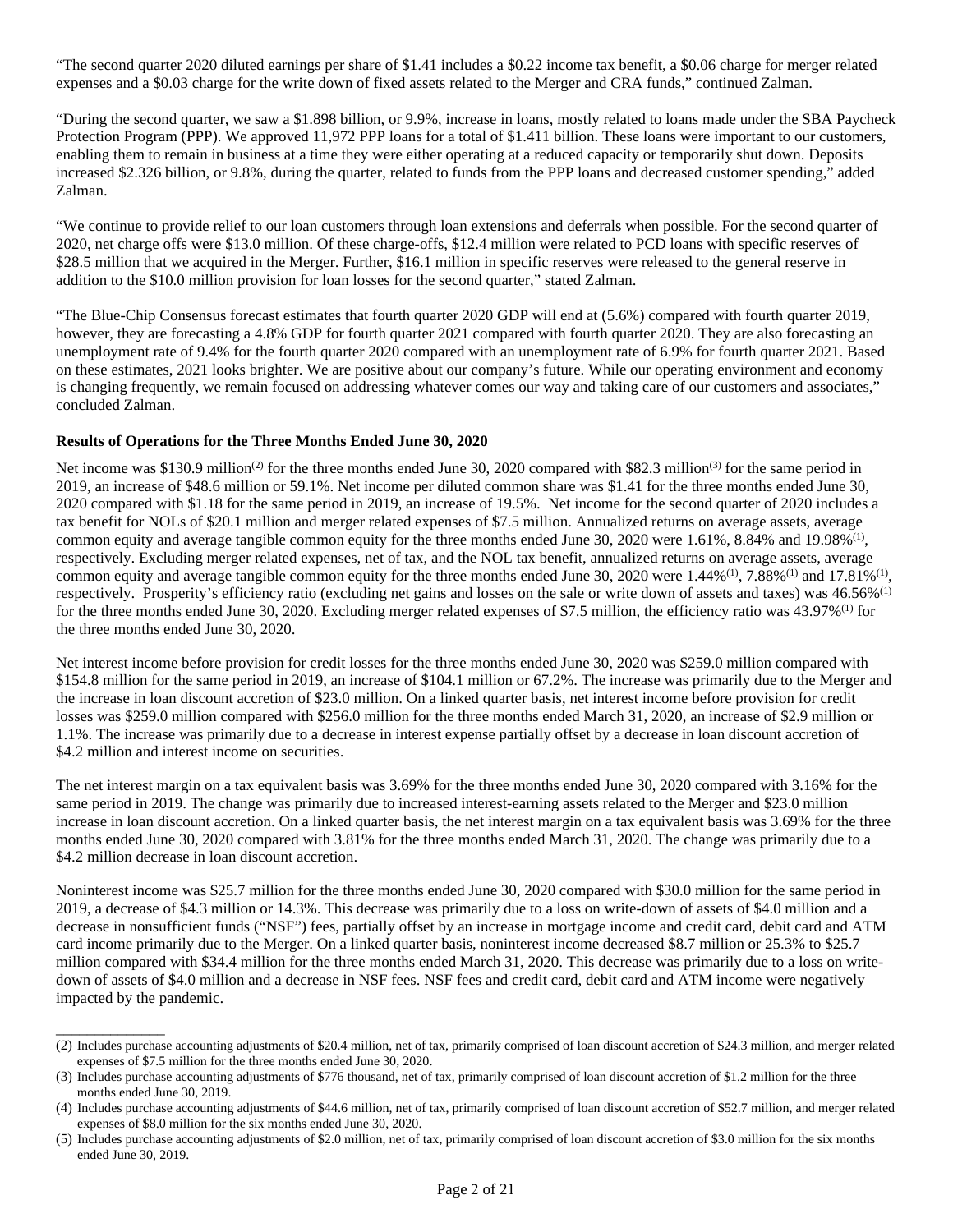Noninterest expense was \$134.4 million for the three months ended June 30, 2020 compared with \$80.8 million for the same period in 2019, an increase of \$53.5 million or 66.3%, primarily due to the Merger and merger related expenses of \$7.5 million. On a linked quarter basis, noninterest expense increased \$9.6 million or 7.7% to \$134.4 million compared with \$124.7 million for the three months ended March 31, 2020. The increase was primarily due to increases in merger related expenses and salaries and benefits.

### **Results of Operations for the Six Months Ended June 30, 2020**

Net income was \$261.7 million<sup>(4)</sup> for the six months ended June 30, 2020 compared with \$164.7 million<sup>(5)</sup> for the same period in 2019, an increase of \$97.1 million or 59.0%. Net income per diluted common share was \$2.80 for the six months ended June 30, 2020 compared with \$2.36 for the same period in 2019, an increase of 18.6%. Net income for the six months ended June 30, 2020 includes a tax benefit for NOLs of \$20.1 million and merger related expenses of \$8.0 million. Annualized returns on average assets, average common equity and average tangible common equity for the six months ended June 30, 2020 were  $1.64\%$ ,  $8.85\%$  and  $20.07\%$ <sup>(1)</sup>, respectively. Excluding merger related expenses, net of tax, and the NOL tax benefit, annualized returns on average assets, average common equity and average tangible common equity for the six months ended June 30, 2020 were  $1.55\%^{(1)}$ ,  $8.38\%^{(1)}$  and  $19.01\%^{(1)}$ , respectively. Prosperity's efficiency ratio (excluding net gains and losses on the sale of assets and taxes) was 44.72%(1) for the six months ended June 30, 2020. Excluding merger related expenses, the efficiency ratio was 43.34%(1) for the six months ended June 30, 2020.

Net interest income before provision for credit losses for the six months ended June 30, 2020 was \$515.0 million compared with \$309.7 million for the same period in 2019, an increase of \$205.2 million or 66.3%. This change was primarily due to the Merger and the increase in loan discount accretion of \$49.7 million.

The net interest margin on a tax equivalent basis for the six months ended June 30, 2020 was 3.75% compared with 3.18% for the same period in 2019. This change was primarily due to increased interest-earning assets related to the Merger and the increase in loan discount accretion of \$49.7 million.

Noninterest income was \$60.1 million for the six months ended June 30, 2020 compared with \$58.1 million for the same period in 2019, an increase of \$2.0 million or 3.4%. This increase was primarily due to an increase in credit card, debit card and ATM card income, mortgage income and service charges on deposit accounts due to the Merger, partially offset by a net loss on write-down of assets of \$4.0 million.

Noninterest expense was \$259.1 million for the six months ended June 30, 2020 compared with \$159.4 million for the same period in 2019, an increase of \$99.7 million or 62.6%. The change was primarily due to the increase in salaries and benefits, credit and debit card, data processing and software amortization, net occupancy and equipment and other noninterest expense due to the Merger and \$8.0 million of merger related expenses.

### **Balance Sheet Information**

At June 30, 2020, Prosperity had \$32.967 billion in total assets, an increase of \$10.592 billion or 47.3% compared with \$22.375 billion at June 30, 2019.

Loans at June 30, 2020 were \$21.025 billion, an increase of \$10.438 billion or 98.6%, compared with \$10.587 billion at June 30, 2019. Linked quarter loans increased \$1.898 billion or 9.9% from \$19.127 billion at March 31, 2020, of which \$1.392 billion were Paycheck Protection Program ("PPP") loans.

As part of its lending activities, Prosperity extends credit to oil and gas production and servicing companies. Oil and gas production loans are loans to companies directly involved in the exploration and or production of oil and gas. Oil and gas servicing loans are loans to companies that provide services for oil and gas production and exploration. At June 30, 2020, oil and gas loans totaled \$639.4 million (net of discount and excluding PPP loans totaling \$118.6 million) or 3.0% of total loans, of which \$394.4 million were production loans and \$245.0 million were servicing loans, compared with total oil and gas loans of \$367.0 million (net of discount) or 3.5% of total loans at June 30, 2019, of which \$95.0 million were production loans and \$272.0 million were servicing loans. In addition, as of June 30, 2020, Prosperity had total unfunded commitments to oil and gas companies of \$276.9 million compared with total unfunded commitments to oil and gas companies of \$220.4 million as of June 30, 2019. Unfunded commitments to producers include letters of credit issued in lieu of oil well plugging bonds.

Additionally, Prosperity extends credit to hotels and restaurants. At June 30, 2020, loans to hotels totaled \$384.8 million (excluding PPP loans totaling \$8.8 million) or 1.8% of total loans and loans to restaurants totaled \$212.3 million (excluding PPP loans totaling \$110.7 million) or 1.0% of total loans.

Deposits at June 30, 2020 were \$26.153 billion, an increase of \$9.265 billion or 54.9%, compared with \$16.888 billion at June 30, 2019. Linked quarter deposits increased \$2.326 billion or 9.8% from \$23.826 billion at March 31, 2020.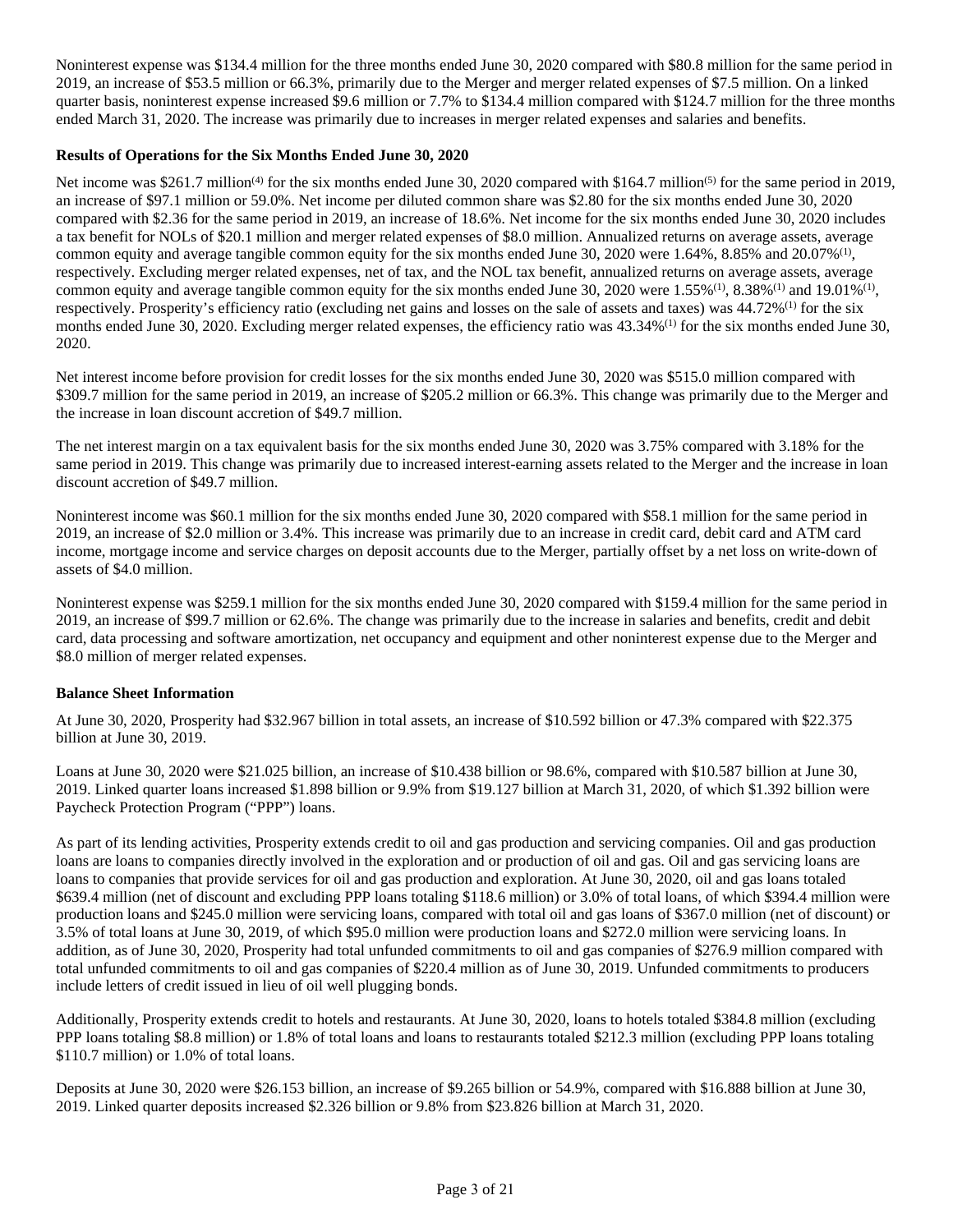The table below provides detail on the impact of loans acquired and deposits assumed in the Merger:

### **Balance Sheet Data (at period end) (In thousands)**

|                                                                       | Jun 30, 2020<br>(Unaudited) | Mar 31, 2020<br>(Unaudited) | Dec 31, 2019<br>(Unaudited) | Sep 30, 2019<br>(Unaudited) | Jun 30, 2019<br>(Unaudited) |
|-----------------------------------------------------------------------|-----------------------------|-----------------------------|-----------------------------|-----------------------------|-----------------------------|
| Loans acquired (including new production since)<br>acquisition date): |                             |                             |                             |                             |                             |
| LegacyTexas:                                                          |                             |                             |                             |                             |                             |
| Loans held for sale                                                   | \$<br>15,725                | 54,229<br><sup>\$</sup>     | <sup>\$</sup><br>66,745 \$  | $-$ \$                      |                             |
| Loans held for investment                                             | 6,601,006                   | 6,713,337                   | 6,636,855                   |                             |                             |
| Loans held for investment - Warehouse                                 |                             |                             |                             |                             |                             |
| Purchase Program                                                      | 2,557,183                   | 1,713,762                   | 1,552,762                   |                             |                             |
| All other loans                                                       | 11,851,259                  | 10,645,867                  | 10,588,984                  | 10,673,345                  | 10,587,375                  |
| <b>Total loans</b>                                                    | \$21,025,173                | \$19,127,195                | \$18,845,346                | \$10,673,345                | \$10,587,375                |
|                                                                       |                             |                             |                             |                             |                             |
| Deposits assumed (including new deposits since)<br>acquisition date): |                             |                             |                             |                             |                             |
| LegacyTexas                                                           | \$5,997,395                 | \$5,605,986                 | \$6,141,546                 | <sup>\$</sup>               | \$                          |
| All other deposits                                                    | 20, 155, 293                | 18,220,371                  | 18,058,186                  | 16,929,920                  | 16,887,629                  |
| Total deposits                                                        | \$26,152,688                | \$23,826,357                | \$24,199,732                | \$16,929,920                | \$16,887,629                |

Excluding loans acquired in the Merger and new production by the acquired lending operations since November 1, 2019, loans at June 30, 2020 grew \$1.264 billion or 11.9% compared with June 30, 2019 and grew \$1.205 billion or 11.3% compared with March 31, 2020.

Excluding deposits assumed in the Merger and new deposits generated at the acquired banking centers since November 1, 2019, deposits at June 30, 2020 grew \$3.268 billion or 19.3% compared with June 30, 2019 and grew \$1.935 billion or 10.6% compared with March 31, 2020.

### **Asset Quality**

Nonperforming assets totaled \$77.9 million or 0.28% of quarterly average interest-earning assets at June 30, 2020, compared with \$41.6 million or 0.21% of quarterly average interest-earning assets at June 30, 2019, and \$67.2 million or 0.25% of quarterly average interest-earning assets at March 31, 2020.

The allowance for credit losses on loans was \$324.2 million or 1.54% of total loans at June 30, 2020 compared to \$327.2 million or 1.71% of total loans at March 31, 2020 and \$87.0 million or 0.82% of total loans at June 30, 2019. The allowance for credit losses on loans to total loans, excluding Warehouse Purchase Program and PPP loans, was 1.90%<sup>(1)</sup> at June 30, 2020 compared with 1.88%<sup>(1)</sup> at March 31, 2020 and  $0.82\%$ <sup>(1)</sup> at June 30, 2019. On January 1, 2020, Prosperity adopted the measurement of current expected credit losses ("CECL"). Upon adoption of CECL, Prosperity recognized an increase in allowance for credit losses on loans of \$108.7 million, of which \$102.5 million was related to LegacyTexas and an increase in allowance for credit losses on off-balance sheet credit exposures of \$24.4 million, of which \$6.3 million was related to LegacyTexas, with a corresponding decrease in retained earnings (pre-tax). Additionally, Prosperity recognized an increase in the allowance for credit losses on loans of \$131.8 million, of which \$130.3 million was related to LegacyTexas, due to the reclass of purchased credit deteriorated ("PCD") discounts as a result of adopting CECL.

The provision for credit losses was \$10.0 million for the three months ended June 30, 2020 compared with \$800 thousand for the three months ended June 30, 2019 and no provision for the three months ended March 31, 2020. The provision for credit losses was \$10.0 million for the six months ended June 30, 2020 compared with \$1.5 million for the six months ended June 30, 2019.

Net charge-offs were \$13.0 million for the three months ended June 30, 2020 compared with net recoveries of \$115 thousand for the three months ended June 30, 2019 and net charge-offs of \$801 thousand for the three months ended March 31, 2020. Net charge-offs for the second quarter of 2020 were primarily due to \$12.4 million related to PCD loans. These PCD loans had specific reserves of \$28.5 million, of which \$12.4 million was allocated to the charge-offs. Further, \$16.1 million of PCD specific reserves was moved to the general reserve. Net charge-offs were \$13.8 million for the six months ended June 30, 2020 compared with \$934 thousand for the six months ended June 30, 2019.

# **Dividend**

Prosperity Bancshares declared a third quarter cash dividend of \$0.46 per share to be paid on October 1, 2020 to all shareholders of record as of September 15, 2020.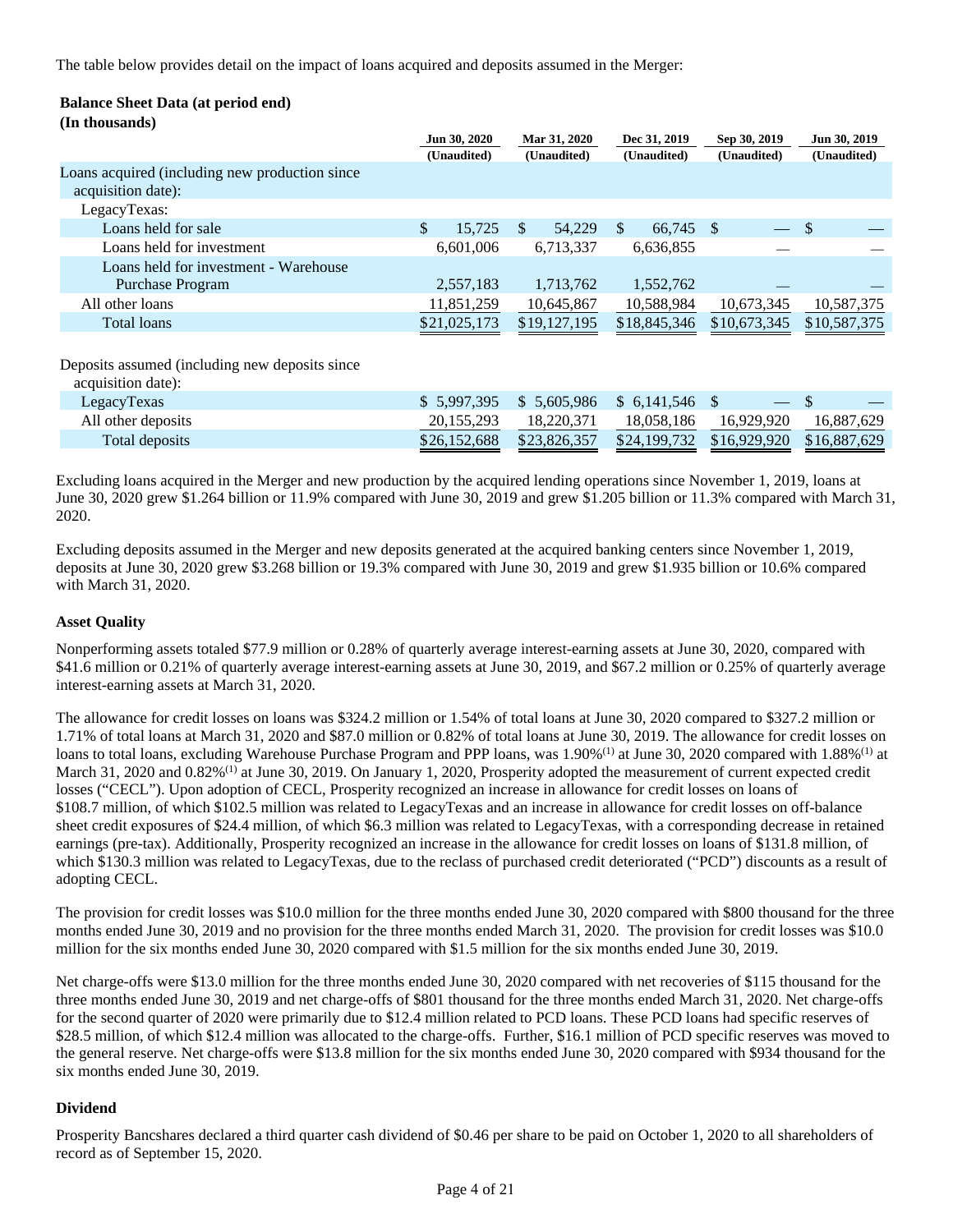### **Stock Repurchase Program**

On January 29, 2020, Prosperity Bancshares announced a stock repurchase program under which up to 5%, or approximately 4.7 million shares, of its outstanding common stock may be acquired over a one-year period expiring on January 28, 2021, at the discretion of management. Prosperity Bancshares repurchased zero shares of its common stock during the three months ended June 30, 2020 and 2.1 million shares of its common stock at an average weighted price of \$52.59 per share during the six months ended June 30, 2020.

### **COVID-19 Pandemic**

In December 2019, a novel strain of coronavirus disease ("COVID-19") was first reported in Wuhan, Hubei Province, China. On March 11, 2020, the World Health Organization declared COVID-19 a pandemic. On March 13, the U.S. President announced a national emergency relating to the pandemic and has since been extended. On July 10, the Texas governor extended the proclamation certifying that COVID-19 poses an imminent threat of disaster in the state and declaring a state of disaster for all counties in Texas. Prosperity Bank (the "Bank") is considered an essential business and is closely monitoring the latest developments regarding COVID-19. The health and safety of our associates, customers, and communities are of utmost importance, and the Bank remains committed to providing uninterrupted service. Additionally, the Bank has continuity plans in place to ensure critical operations are able to continue without disruption. The COVID-19 pandemic has resulted in significant economic uncertainties that could negatively impact Prosperity's operating income, financial condition and cash flows.

In response to the COVID-19 pandemic, the CARES Act was signed into law on March 27, 2020 by the President of the United States. The CARES Act provides assistance for American workers, families and small businesses. The Paycheck Protection Program ("PPP"), established by the CARES Act, is implemented by the Small Business Administration ("SBA") with support from the Department of the Treasury. This program provides small businesses with funds to pay payroll costs including benefits. Funds can also be used to pay interest on mortgages, rent, and utilities. On June 5, 2020, the President signed the Paycheck Protection Program Flexibility Act of 2020 ("PPP Flexibility Act"), which modified the covered expense period from eight weeks to 24 weeks, extended the maturity date of the loans out five years and gave greater flexibility to employers having difficulty hiring workers. PPP loans originated prior to June 5, 2020, have a two year term and earn interest at 1%. PPP loans originated on and after June 5, 2020, have a five year term. On July 4, 2020, the President amended the CARES Act to extend the PPP application period for an additional five weeks. The loans are eligible for early forgiveness by the SBA as provided by the CARES Act and the PPP Flexibility Act and related regulations and guidance. Additionally, the Bank is entitled to a per loan processing fee based on a tiered schedule ranging from 5% to 1% of the loan balance*.* As of July 7, 2020, the Company has obtained SBA approvals on approximately 11,972 loans totaling \$1.411 billion. The Company has also provided relief to its loan customers through loan extensions and deferrals.

### **Merger with LegacyTexas Financial Group, Inc.**

On November 1, 2019, Prosperity completed the merger with LegacyTexas and its wholly-owned subsidiary LegacyTexas Bank headquartered in Plano, Texas. LegacyTexas Bank operated 42 locations in 19 North Texas cities in and around the Dallas-Fort Worth area.

Pursuant to the terms of the merger agreement, Prosperity issued 26,228,148 shares of Prosperity common stock with a closing price of \$69.02 per share plus \$318.0 million in cash, made up of \$308.6 million in cash and \$9.4 million in cash for taxes withheld, for all outstanding shares of LegacyTexas. This resulted in goodwill of \$1.331 billion as of June 30, 2020, which was subject to subsequent fair value adjustments. During the second quarter of 2020, Prosperity completed the operational conversion of LegacyTexas Bank.

# **Conference Call**

Prosperity's management team will host a conference call on Wednesday, July 29, 2020 at 11:30 a.m. Eastern Time (10:30 a.m. Central Time) to discuss Prosperity's second quarter 2020 earnings. Individuals and investment professionals may participate in the call by dialing 877-883-0383 for domestic participants, or 412-902-6506 for international participants. The participant elite entry number is 5164054.

Alternatively, individuals may listen to the live webcast of the presentation by visiting Prosperity's website at www.prosperitybankusa.com. The webcast may be accessed from Prosperity's home page by selecting "Presentations, Webcast & Calls" from the menu on the Investor Relations link and following the instructions.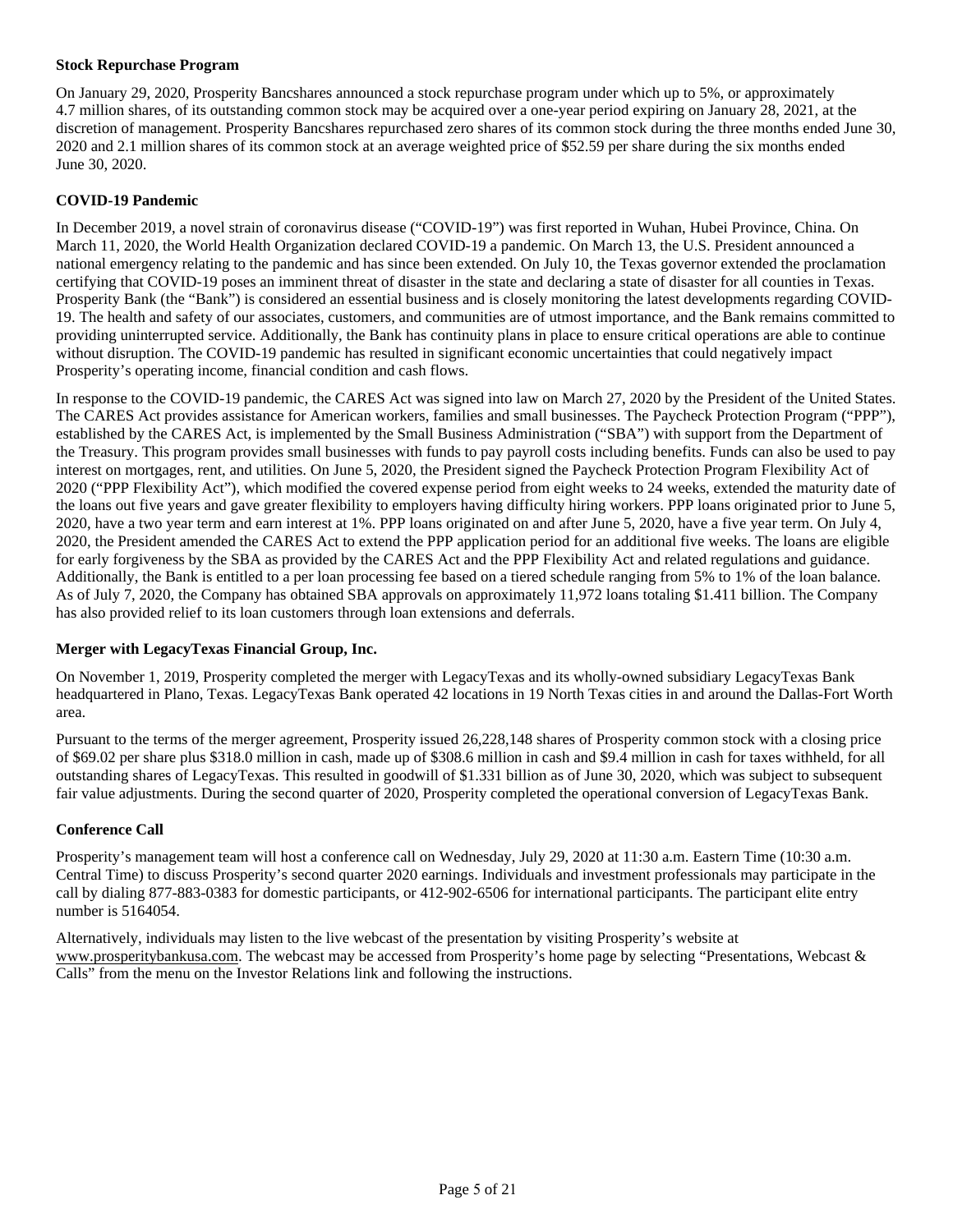### **Non-GAAP Financial Measures**

Prosperity's management uses certain non-GAAP financial measures to evaluate its performance. Specifically, Prosperity reviews diluted earnings per share excluding merger related expenses, net of tax, and NOL carryback; return on average assets excluding merger related expenses, net of tax, and NOL carryback; return on average common equity excluding merger related expenses, net of tax, and NOL carryback; tangible book value per share, return on average tangible common equity, the tangible equity to tangible assets ratio and return on average tangible common equity, all excluding merger related expenses, net of tax, and NOL carryback; allowance for credit losses to total loans excluding Warehouse Purchase Program and PPP loans; and the efficiency ratio, excluding net gains and losses on the sale or write down of assets and securities and merger related expenses, for internal planning and forecasting purposes. Prosperity believes these non-GAAP financial measures provide information useful to investors in understanding Prosperity's financial results and that their presentation, together with the accompanying reconciliations, provides a more complete understanding of factors and trends affecting Prosperity's business and allows investors to view performance in a manner similar to management, the entire financial services sector, bank stock analysts and bank regulators. Further, Prosperity believes that these non-GAAP financial measures provide useful information by excluding certain items that may not be indicative of its core operating earnings and business outlook. These non-GAAP financial measures should not be considered a substitute for, nor of greater importance than, GAAP basis financial measures and results; Prosperity strongly encourages investors to review its consolidated financial statements in their entirety and not to rely on any single financial measure. Because non-GAAP financial measures are not standardized, it may not be possible to compare these financial measures with other companies' non-GAAP financial measures having the same or similar names. Please refer to the "Notes to Selected Financial Data" at the end of this Earnings Release for a reconciliation of these non-GAAP financial measures to the nearest respective GAAP financial measures.

### **Prosperity Bancshares, Inc. ®**

As of June 30, 2020, Prosperity Bancshares, Inc.® is a \$32.967 billion Houston, Texas based regional financial holding company providing personal banking services and investments to consumers and businesses throughout Texas and Oklahoma. Founded in 1983, Prosperity believes in a community banking philosophy, taking care of customers, businesses and communities in the areas it serves by providing financial solutions to simplify everyday financial needs. In addition to offering traditional deposit and loan products, Prosperity offers digital banking solutions, credit and debit cards, mortgage services, retail brokerage services, trust and wealth management, and cash management.

As of June 30, 2020, Prosperity operated 275 full-service banking locations: 65 in the Houston area, including The Woodlands; 30 in the South Texas area including Corpus Christi and Victoria; 65 in the Dallas/Fort Worth area; 22 in the East Texas area; 29 in the Central Texas area including Austin and San Antonio; 34 in the West Texas area including Lubbock, Midland-Odessa and Abilene; 16 in the Bryan/College Station area; 6 in the Central Oklahoma area; 8 in the Tulsa, Oklahoma area.

### **Cautionary Notes on Forward-Looking Statements**

"Safe Harbor" Statement under the Private Securities Litigation Reform Act of 1995: This release contains, and the remarks by Prosperity's management on the conference call may contain, forward-looking statements within the meaning of the federal securities laws, including Section 27A of the Securities Act of 1933, as amended, and Section 21E of the Securities Exchange Act of 1934, as amended. Forward-looking statements are typically, but not exclusively, identified by the use in the statements of words or phrases such as "aim," "anticipate," "estimate," "expect," "goal," "guidance," "intend," "is anticipated," "is expected," "is intended," "objective," "plan," "projected," "projection," "will affect," "will be," "will continue," "will decrease," "will grow," "will impact," "will increase," "will incur," "will reduce," "will remain," "will result," "would be," variations of such words or phrases (including where the word "could," "may," or "would" is used rather than the word "will" in a phrase) and similar words and phrases indicating that the statement addresses some future result, occurrence, plan or objective. Forward-looking statements include all statements other than statements of historical fact, including forecasts or trends, and are based on current expectations, assumptions, estimates and projections about Prosperity Bancshares and its subsidiaries. These forward-looking statements may include information about Prosperity's possible or assumed future economic performance or future results of operations, including future revenues, income, expenses, provision for loan losses, provision for taxes, effective tax rate, earnings per share and cash flows and Prosperity's future capital expenditures and dividends, future financial condition and changes therein, including changes in Prosperity's loan portfolio and allowance for loan losses, future capital structure or changes therein, as well as the plans and objectives of management for Prosperity's future operations, future or proposed acquisitions, the future or expected effect of acquisitions on Prosperity's operations, results of operations, financial condition, and future economic performance, statements about the anticipated benefits of the proposed transaction, and statements about the assumptions underlying any such statement, as well as expectations regarding the effects of the COVID-19 pandemic on the Bank's operating income, financial condition and cash flows. These forward-looking statements are not guarantees of future performance and are subject to risks and uncertainties, many of which are outside of Prosperity's control, which may cause actual results to differ materially from those expressed or implied by the forward-looking statements. These risks and uncertainties include but are not limited to whether Prosperity can: successfully identify acquisition targets and integrate the businesses of acquired companies and banks, including LegacyTexas; continue to sustain its current internal growth rate or total growth rate; provide products and services that appeal to its customers; continue to have access to debt and equity capital markets; and achieve its sales objectives. Other risks include, but are not limited to: the possibility that credit quality could deteriorate; actions of competitors; changes in laws and regulations (including changes in governmental interpretations of regulations and changes in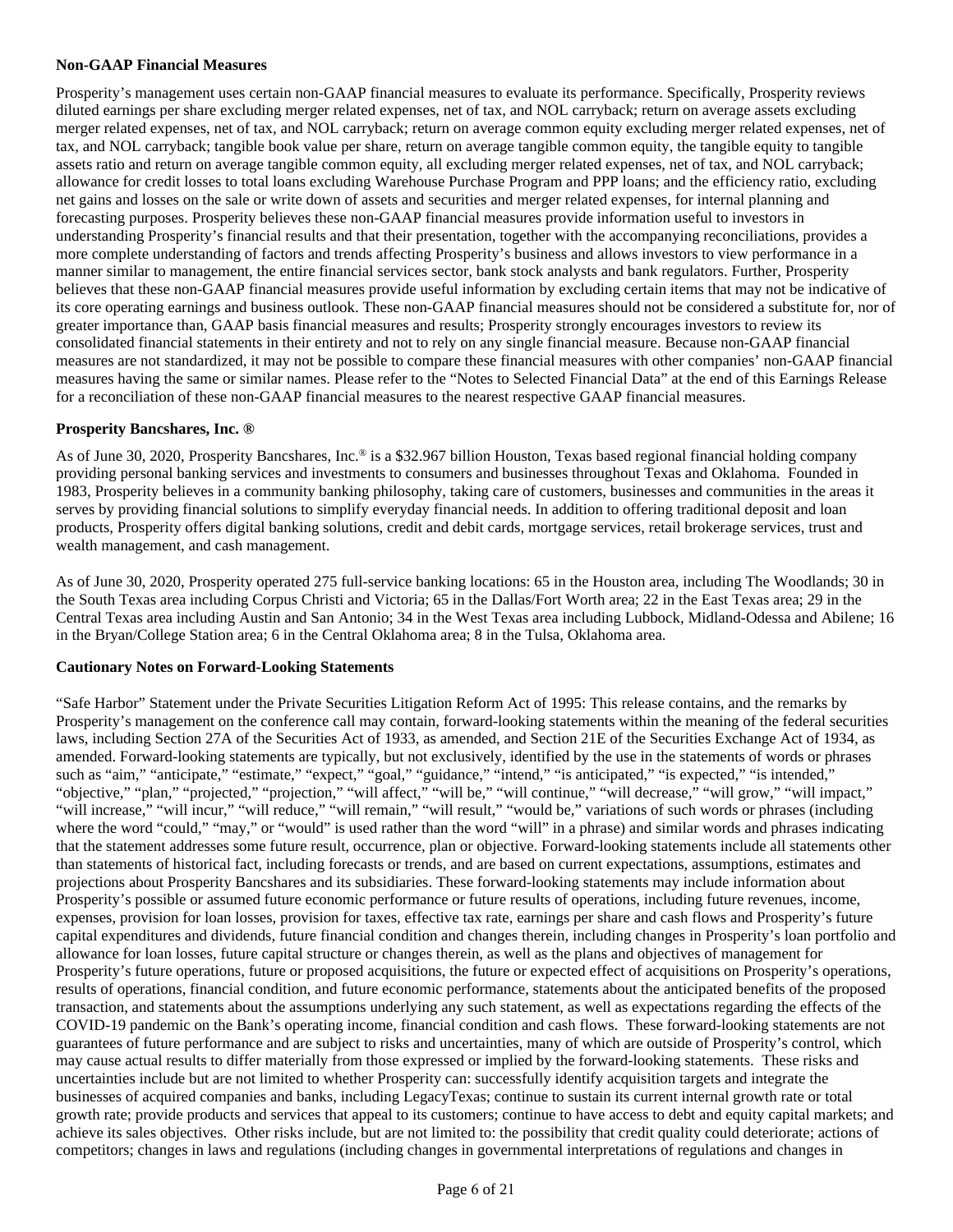accounting standards); the possibility that the anticipated benefits of an acquisition transaction, including the LegacyTexas transaction, are not realized when expected or at all, including as a result of the impact of, or problems arising from, the integration of two companies or as a result of the strength of the economy and competitive factors generally; a deterioration or downgrade in the credit quality and credit agency ratings of the securities in Prosperity's securities portfolio; customer and consumer demand, including customer and consumer response to marketing; effectiveness of spending, investments or programs; fluctuations in the cost and availability of supply chain resources; economic conditions, including currency rate, interest rate and commodity price fluctuations; the effect, impact potential duration or other implications of the COVID-19 pandemic; and weather. These and various other factors are discussed in Prosperity Bancshares' Annual Report on Form 10-K for the year ended December 31, 2019, Quarterly Report on Form 10-Q for the period ended March 31, 2020, and other reports and statements Prosperity Bancshares has filed with the Securities and Exchange Commission ("SEC"). Copies of the SEC filings for Prosperity Bancshares may be downloaded from the Internet at no charge from [http://www.prosperitybankusa.com](http://www.prosperitybankusa.com/).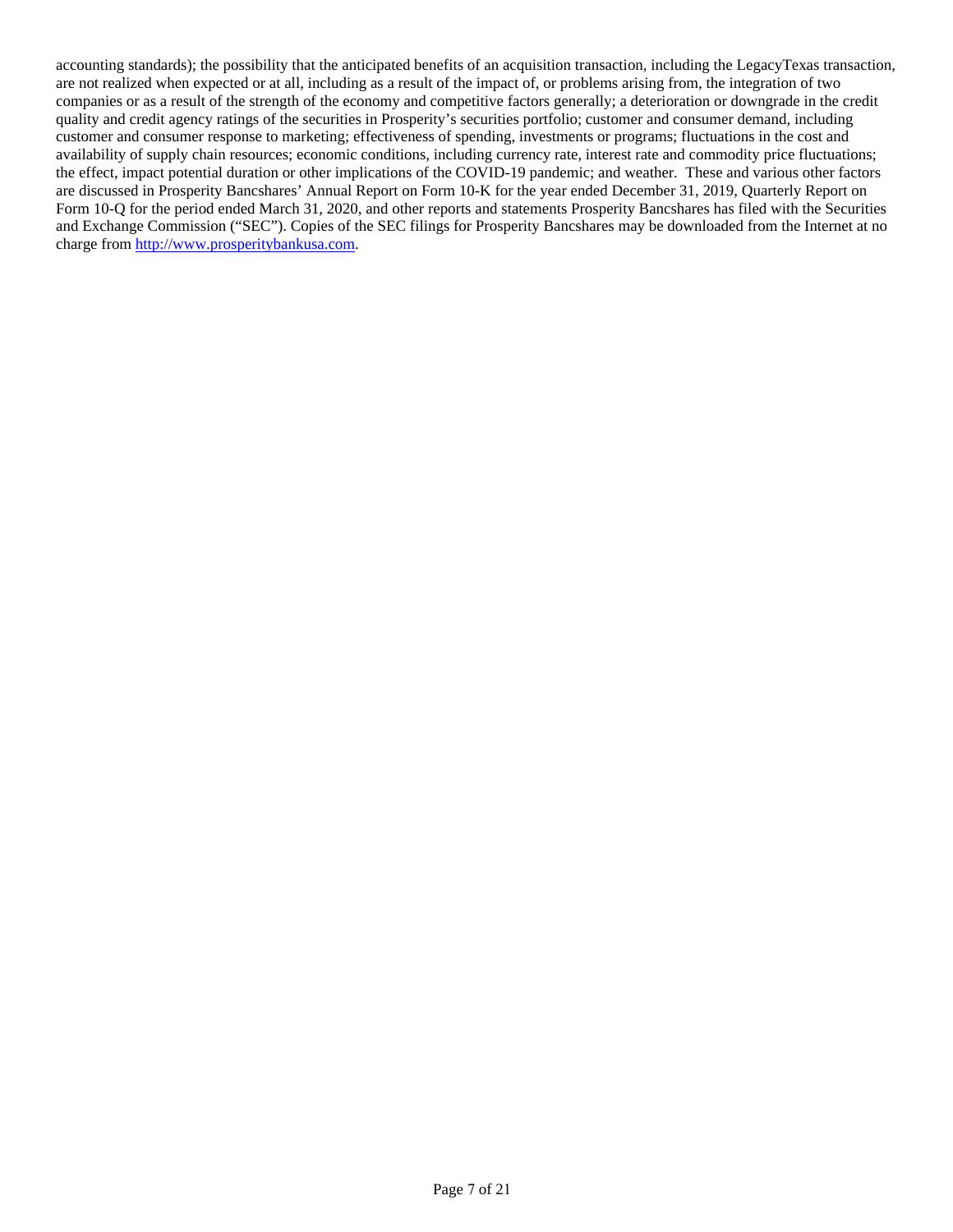Southwest Parkway Plano-West Aldine Mharton Wharton Preston Forest Alief Ninnie

Smithville Jacksboro **Katy** Portland Harvard Thorndale Same Mesquite Rockport Cinco Ranch Rockport Rockport Memorial

# **Dallas/Fort Worth Area** Sanger **Dallas** Waxahachie

Addison **East Texas Area Abilene** Owasso Allen Athens **Other Houston Area** Antilley Road Camp Wisdom Canton Canton Canton Angleton Cypress Street<br>Carrollton Carrollton Carrollton Carrollton Carrollton Carrollton Carrollton Carrollton Carrollton Cypress Street Carrollton Carthage Carrollton Carrollton Carrollton Carrollton Carrollton Carrollton Carrollton Carrollton Carrollton Carrollton Carrollton Carrollton Carrollton Carrollton Carrollton Carrollton Carrollton Carrollton Carr Cedar Hill Corsicana Beaumont Mockingbird Coppell Crockett Cleveland East Plano Eustace East Bernard **Lubbock** Euless Gilmer El Campo 4th Street Frisco Grapeland Dayton 66th Street Frisco Gaylord Gun Barrel City Galveston Barrel Schutz Gaylord 82nd Street<br>Frisco Warren Backsonville Groves Groves 86th Street Frisco Warren Jacksonville Groves 86th Street

Navasota Oak Cliff Tomball Grant New Waverly **Park Cities** Park Cities **Houston Area** Waller Waller **Waller Kermit Highway** Rock Prairie **Rock Prairie Rock Plano** Plano **Houston Houston** West Columbia Parkway Wellborn Road Preston Parker Bellaire Wirt **Locations** Preston Royal Beltway Big Spring **Central Texas Area** Red Oak Clear Lake **South Texas Area -** Brownfield **Austin** Richardson Copperfield **Corpus Christi** Brownwood Allandale Richardson-West Cypress Calallen Cisco Cedar Park Rosewood Court Downtown Carmel Comanche Congress and The Colony Eastex Early Eastex Northwest Early Early Early Early Early Early Early Early Early E Lakeway Tollroad Fairfield Saratoga Floydada Liberty Hill Trinity Mills First Colony Timbergate Gorman Northland **Turtle Creek** Fry Road Water Street Levelland Levelland Oak Hill West 15th Plano Gessner Littlefield Research Blvd West Allen Gladebrook **Victoria** Merkel

Bastrop Medical Center Medical Center Canyon Lake Medical Center Medical Center Medical Center Memorial Drive **Dripping Springs City** Renaissance Square Pasadena Pasadena Alice Alice Alice **Oklahoma City**<br>
Recan Grove Aransas Pass 23<sup>rd</sup> Street Elgin **Elgin** Roanoke Roanoke Pecan Grove Aransas Pass 23<sup>rd</sup> Street Flatonia Stockyards Pin Oak Beeville Expressway

Runaway Bay Taft S. Harvard

**Blooming Grove** 

**Bryan/College Station Area** Frisco-West Kerens Kerens Hempstead Hempstead 98<sup>th</sup> Street 98<sup>th</sup> Street Garland Street Engyiew Hitchcock Avenue Q Bryan Garland Garland Longview Hitchcock Hitchcock Avenue Q Bryan-29<sup>th</sup> Street **Street** Grapevine Grapevine Mount Vernon Liberty **Liberty** Mount Vernon Liberty Bryan-East Crapevine Main Palestine Palestine Magnolia Magnolia Texas Tech Student Union<br>Bryan-North Grapevine Motor Rusk Rusk Magnolia Parkway Bryan-North Grapevine Motor Rusk Magnolia Parkway Caldwell (2011)<br>Caldwell Caldwell (2012)<br>Caldwell (2012) Caldwell **Sexual Caldwell** Caldwell **Mont Belvieu Midland** Mont Belvieu **Midland** Mont Belvieu **Midland** College Station **Station** Calculate Highlands Teague **Teague Station College Station** Wadley Crescent Point **McKinney** McKinney Tyler-Beckham Needville Needville Wall Street Hearne McKinney Eldorado Tyler-South Broadway Rosenberg<br>
Huntsville McKinney Redbud Tyler-University Shadow Creek Huntsville McKinney Redbud Tyler-University Shadow Creek **Odessa** Madisonville North Carrolton Winnsboro Spring Grandview

Westlake Wylie Grand Parkway Victoria Main Plainview Heights Victoria-Navarro San Angelo **Other Central Texas Area <b>Fort Worth Fort Worth** Highway 6 West Victoria-North Slaton Slaton Shaton City **Fort Worth** Slaton City **Example 2** United York Victoria Salem Shyder **Locations Example 3** Haltom City **Little York Little York** Victoria Salem Snyder Georgetown River Oaks Colony Creek I-240 Gruene **Other Dallas/Fort Worth Area** Sugar Land Cuero Cuero Memorial Memorial Cuero Memorial Cuero Memorial Cuero Memorial Cuero Memorial Cuero Memorial SW Medical Center Edna **Memorial** SW Medical Center Edna **Memorial Kingsland Locations Locations** SW Medical Center Edna Edna <br> **La Grange Colliad** Lexington **Contract Constant Azle** Constant The Plaza **Constant Constant Constant Constant Constant Constant Constant Constant Constant Constant Constant Constant Constant Constant Constant Constant Constant Constant Const** New Braunfels Ennis Uptown Hallettsville Edmond Pleasanton Flower Mound Waugh Drive Kingsville Kingsville Norman Round Rock Gainesville **Gainesville** Westheimer Westheimer Mathis San Antonio Glen Rose West University Padre Island **Tulsa Area** Schulenburg Granbury Woodcreek Palacios **Tulsa** Seguin Grand Prairie Port Lavaca Garnett

Weimar Muenster Muenster Katy-Spring Green Sinton Sheridan Sheridan

**Dallas** Waxahachie The Woodlands-College Park Yorktown Yale 14th Street Plano Weatherford The Woodlands-I-45

# Canyon Lake **The Canyon Lake Canyon Lake Canyon Lake Canyon Lake Canyon Lake Canyon Lake Canyon Lake Canyon Lake Canyon Lake Canyon Lake Canyon Lake Canyon Lake Canyon Lake Canyon Lake Canyon Lake Canyon Lake Canyon Lake C**

### Tower Point **Prestice Prestice Prestice Alief** Alief **Alief** Winnie **Community Community Community Community Community Community Community Community Community Community Prestice Present**

Dime Box Museum Place Northside **Locations Central Oklahoma Area**

La Grange Arlington Tanglewood Goliad **Other Central Oklahoma Area**

Abrams Centre **Other Tulsa Area Locations**<br>Addison **Centre Centre East Texas Area Centre Centre Centre Centre Centre Centre Centre Centre Centre Centre Centre Centre Centre Centre Centre Centre Centre Centre Centre Centr** 

- - -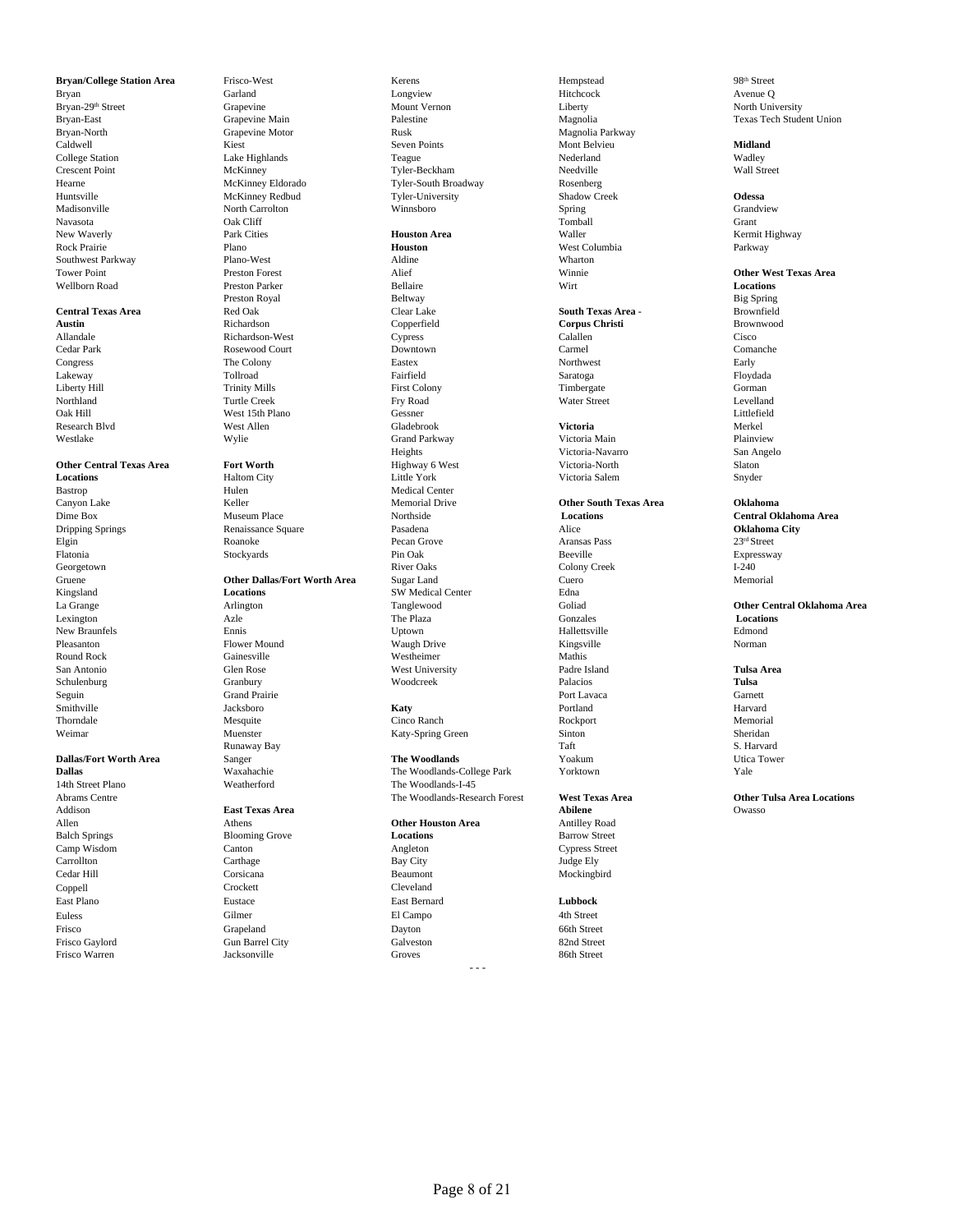|                                                  | Jun 30, 2020    | Mar 31, 2020 | Dec 31, 2019 | Sep 30, 2019           | Jun 30, 2019 |
|--------------------------------------------------|-----------------|--------------|--------------|------------------------|--------------|
| <b>Balance Sheet Data (at period end)</b>        |                 |              |              |                        |              |
| Loans held for sale                              | \$<br>39,516    | \$<br>65,035 | \$<br>80,959 | $\mathbb{S}$<br>20,284 | \$<br>20,315 |
| Loans held for investment                        | 18,428,474      | 17,348,398   | 17,211,625   | 10,653,061             | 10,567,060   |
| Loans held for investment - Warehouse Purchase   |                 |              |              |                        |              |
| Program                                          | 2,557,183       | 1,713,762    | 1,552,762    |                        |              |
| <b>Total loans</b>                               | 21,025,173      | 19,127,195   | 18,845,346   | 10,673,345             | 10,587,375   |
|                                                  |                 |              |              |                        |              |
| Investment securities <sup>(A)</sup>             | 7,717,586       | 8,295,495    | 8,570,056    | 8,495,206              | 8,951,940    |
| Federal funds sold                               | 568             | 676          | 519          | 521                    | 555          |
| Allowance for credit $losses^{(B)}$              | (324, 205)      | (327, 206)   | (87, 469)    | (87,061)               | (87,006)     |
| Cash and due from banks                          | 332,873         | 381,458      | 573,589      | 420,359                | 302,069      |
| Goodwill                                         | 3,231,964       | 3,223,144    | 3,223,671    | 1,900,845              | 1,900,845    |
| Core deposit intangibles, net                    | 79,748          | 83,041       | 86,404       | 29,051                 | 30,299       |
| Other real estate owned                          | 6,160           | 5,452        | 6,936        | 815                    | 2,005        |
| Fixed assets, net                                | 324,975         | 327,293      | 326,832      | 263,703                | 262,479      |
| Other assets                                     | 571,807         | 626,951      | 639,824      | 396,033                | 424,660      |
| Total assets                                     | 32,966,649      | \$31,743,499 | \$32,185,708 | \$22,092,817           | \$22,375,221 |
|                                                  |                 |              |              |                        |              |
| Noninterest-bearing deposits                     | \$<br>9,040,257 | \$7,461,323  | \$7,763,894  | \$5,784,002            | \$5,691,236  |
| Interest-bearing deposits                        | 17,112,431      | 16,365,034   | 16,435,838   | 11,145,918             | 11,196,393   |
| Total deposits                                   | 26,152,688      | 23,826,357   | 24,199,732   | 16,929,920             | 16,887,629   |
| Other borrowings                                 | 103,131         | 1,338,429    | 1,303,730    | 600,795                | 940,874      |
| Securities sold under repurchase agreements      | 365,335         | 344,695      | 377,294      | 311,404                | 313,825      |
| Subordinated notes                               | 125,365         | 125,585      | 125,804      |                        |              |
| Allowance for credit losses on off-balance sheet |                 |              |              |                        |              |
| credit exposures <sup>(B)</sup>                  | 29.947          | 29,947       | 5,599        |                        |              |
| Other liabilities                                | 242,061         | 222,912      | 202,714      | 123,892                | 104,998      |
| <b>Total liabilities</b>                         | 27,018,527      | 25,887,925   | 26,214,873   | 17,966,011             | 18,247,326   |
| Shareholders' equity <sup>(C)</sup>              | 5,948,122       | 5,855,574    | 5,970,835    | 4,126,806              | 4,127,895    |
| Total liabilities and equity                     | \$ 32,966,649   | \$31,743,499 | \$32,185,708 | \$22,092,817           | \$22,375,221 |

**(A) Includes \$(1,767), \$(3,421), \$763, \$49 and \$1,611 in unrealized (losses) gains on available for sale securities for the quarterly periods ended June 30, 2020, March 31, 2020, December 31, 2019, September 30, 2019 and June 30, 2019, respectively.**

**(B) ASU 2016-13 became effective for Prosperity on January 1, 2020.**

**(C) Includes \$(1,396), \$(2,703), \$602, \$38 and \$1,273 in after-tax unrealized (losses) gains on available for sale securities for the quarterly periods ended June 30, 2020, March 31, 2020, December 31, 2019, September 30, 2019 and June 30, 2019, respectively.**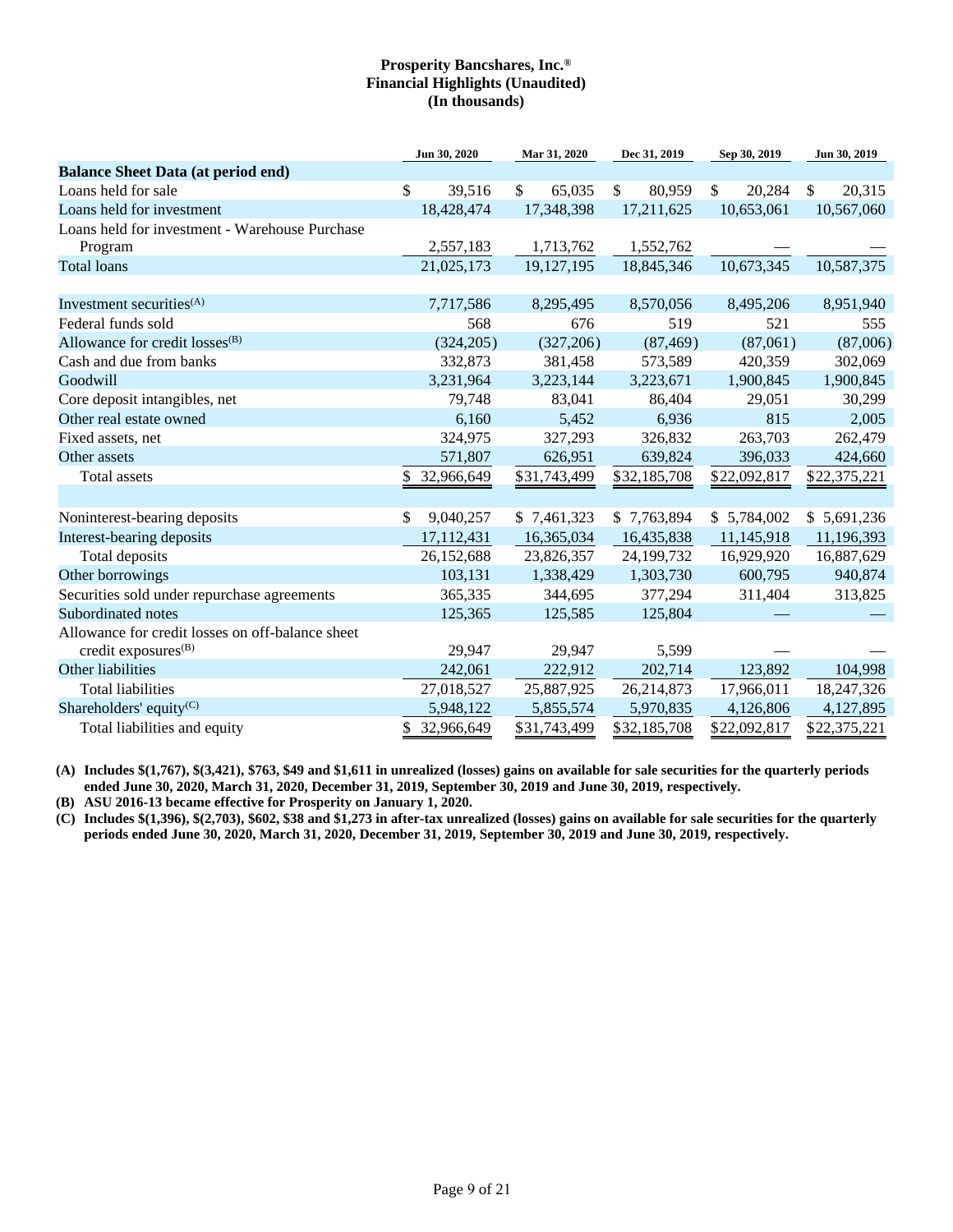|                                                       |                 | <b>Three Months Ended</b> | <b>Year-to-Date</b> |                 |                 |                 |                 |
|-------------------------------------------------------|-----------------|---------------------------|---------------------|-----------------|-----------------|-----------------|-----------------|
|                                                       | Jun 30,<br>2020 | Mar 31,<br>2020           | Dec 31,<br>2019     | Sep 30,<br>2019 | Jun 30,<br>2019 | Jun 30,<br>2020 | Jun 30,<br>2019 |
| <b>Income Statement Data</b>                          |                 |                           |                     |                 |                 |                 |                 |
| Interest income:                                      |                 |                           |                     |                 |                 |                 |                 |
| Loans                                                 | \$ 242,772      | \$247,243                 | \$222,910           | \$134,943       | \$133,525       | \$490,015       | \$ 263,590      |
| $Securities^{(D)}$                                    | 43,776          | 48,282                    | 49,348              | 50,872          | 53,944          | 92,058          | 109,592         |
| Federal funds sold and other earning assets           | 45              | 713                       | 600                 | 363             | 318             | 758             | 720             |
| Total interest income                                 | 286,593         | 296,238                   | 272,858             | 186,178         | 187,787         | 582,831         | 373,902         |
| Interest expense:                                     |                 |                           |                     |                 |                 |                 |                 |
| Deposits                                              | 25,269          | 35,018                    | 32,759              | 26,939          | 26,562          | 60,287          | 51,690          |
| Other borrowings                                      | 533             | 2,932                     | 6,115               | 4,335           | 5,556           | 3,465           | 10,873          |
| Securities sold under repurchase agreements           | 337             | 757                       | 879                 | 914             | 831             | 1,094           | 1,590           |
| Subordinated notes and trust preferred                | 1,499           | 1,500                     | 1,075               |                 |                 | 2,999           |                 |
| Total interest expense                                | 27,638          | 40,207                    | 40,828              | 32,188          | 32,948          | 67,845          | 64,153          |
| Net interest income                                   | 258,955         | 256,031                   | 232,030             | 153,990         | 154,838         | 514,986         | 309,749         |
| Provision for credit losses                           | 10,000          |                           | 1,700               | 1,100           | 800             | 10,000          | 1,500           |
| Net interest income after provision for credit losses | 248,955         | 256,031                   | 230,330             | 152,890         | 154,038         | 504,986         | 308,249         |
| Noninterest income:                                   |                 |                           |                     |                 |                 |                 |                 |
| Nonsufficient funds (NSF) fees                        | 5,645           | 9,443                     | 9,990               | 8,835           | 7,973           | 15,088          | 15,789          |
| Credit card, debit card and ATM card income           | 7,263           | 7,474                     | 7,728               | 6,688           | 6,480           | 14,737          | 12,451          |
| Service charges on deposit accounts                   | 5,790           | 6,104                     | 5,597               | 5,020           | 4,989           | 11,894          | 9,987           |
| Trust income                                          | 2,242           | 2,662                     | 2,582               | 2,492           | 2,558           | 4,904           | 5,153           |
| Mortgage income                                       | 1,820           | 2,010                     | 2,455               | 839             | 990             | 3,830           | 1.712           |
| Brokerage income                                      | 584             | 650                       | 625                 | 522             | 541             | 1,234           | 1,214           |
| Bank owned life insurance income                      | 1,508           | 1,545                     | 1,502               | 1,314           | 1,321           | 3,053           | 2,610           |
| Net (loss) gain on sale or write-down of assets       | (3,945)         | (385)                     | (1,870)             | (3)             | $\overline{2}$  | (4, 330)        | 60              |
| Other noninterest income                              | 4,768           | 4,885                     | 6,897               | 4,966           | 5,104           | 9,653           | 9,126           |
| Total noninterest income                              | 25,675          | 34,388                    | 35,506              | 30,673          | 29,958          | 60,063          | 58,102          |
| Noninterest expense:                                  |                 |                           |                     |                 |                 |                 |                 |
| Salaries and benefits                                 | 79,109          | 77,282                    | 69,356              | 52,978          | 52,941          | 156,391         | 104,014         |
| Net occupancy and equipment                           | 9,190           | 8,980                     | 7,420               | 5,607           | 5,492           | 18,170          | 10,958          |
| Credit and debit card, data processing and            |                 |                           |                     |                 |                 |                 |                 |
| software amortization                                 | 11,690          | 11,421                    | 9,158               | 4,989           | 4,904           | 23,111          | 9,477           |
| Regulatory assessments and FDIC insurance             | 2,601           | 2,078                     | 2,095               | 1,814           | 2,325           | 4,679           | 4,699           |
| Core deposit intangibles amortization                 | 3,293           | 3,363                     | 2,705               | 1,248           | 1,265           | 6,656           | 2,584           |
| Depreciation                                          | 4,598           | 4,768                     | 4,212               | 3,286           | 3,111           | 9,366           | 6,215           |
| Communications                                        | 3,324           | 3,195                     | 3,012               | 2,214           | 2,183           | 6,519           | 4,453           |
| Other real estate expense                             | 40              | 46                        | 57                  | 68              | 120             | 86              | 203             |
| Net (gain) loss on sale or write-down of other        |                 |                           |                     |                 |                 |                 |                 |
| real estate                                           | $\overline{4}$  | (130)                     | (49)                | (115)           | (54)            | (126)           | (231)           |
| Merger related expenses                               | 7,474           | 544                       | 46,402              |                 |                 | 8,018           |                 |
| Other noninterest expense                             | 13,045          | 13,194                    | 12,083              | 8,610           | 8,534           | 26,239          | 17,020          |
| Total noninterest expense                             | 134,368         | 124,741                   | 156,451             | 80,699          | 80,821          | 259,109         | 159,392         |
| Income before income taxes                            | 140,262         | 165,678                   | 109,385             | 102,864         | 103,175         | 305,940         | 206,959         |
| Provision for income taxes                            | 9,361           | 34,830                    | 23,251              | 21,106          | 20,917          | 44,191          | 42,299          |
| Net income available to common shareholders           | \$<br>130,901   | \$<br>130,848             | \$<br>86,134        | 81,758<br>\$    | \$<br>82,258    | 261,749<br>\$   | \$<br>164,660   |

**(D) Interest income on securities was reduced by net premium amortization of \$9,224, \$8,005, \$8,556, \$8,027 and \$7,607 for the three-month periods ended June 30, 2020, March 31, 2020, December 31, 2019, September 30, 2019 and June 30, 2019, respectively, and \$17,229 and \$14,196 for the six-month periods ended June 30, 2020 and June 30, 2019, respectively.**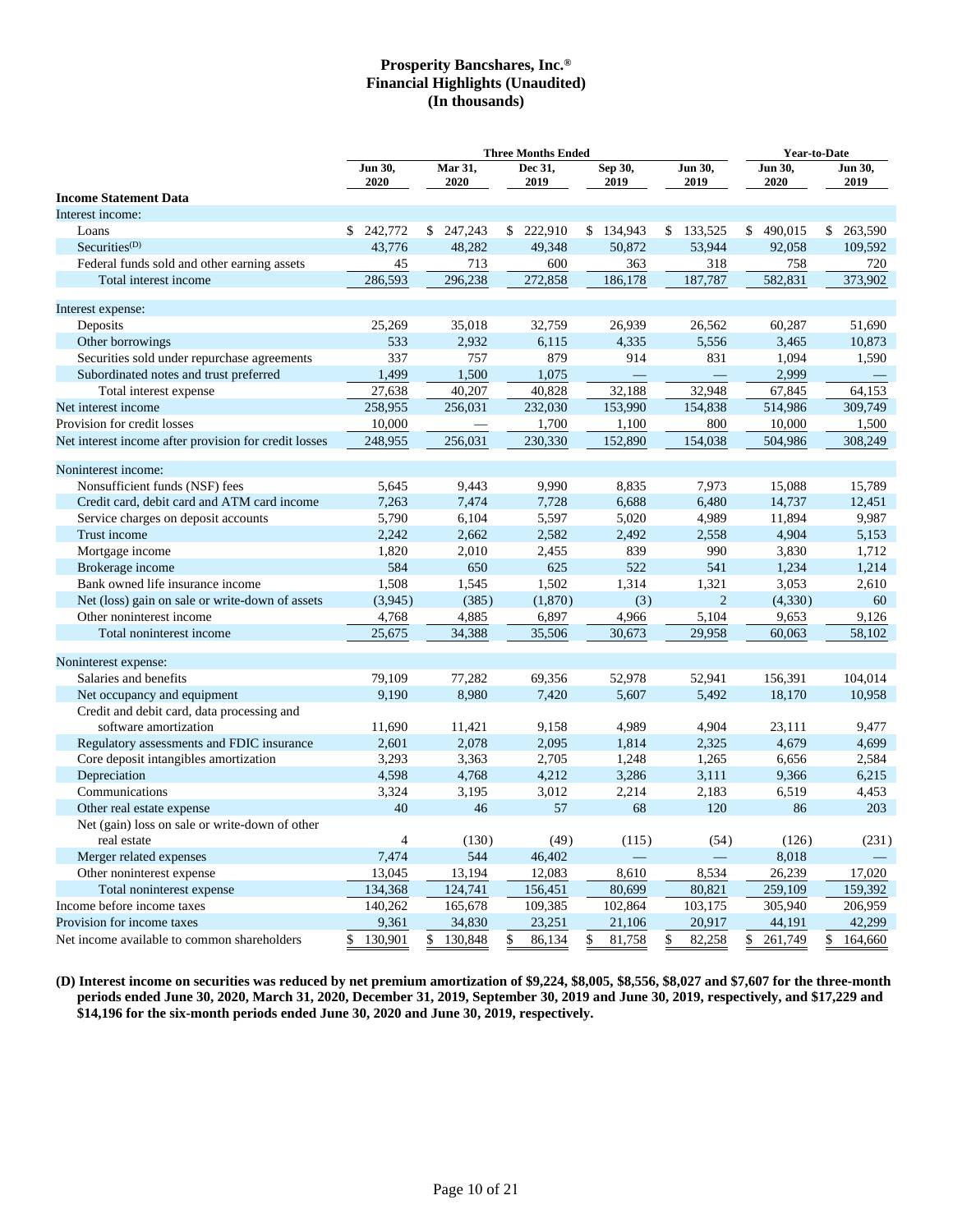### **Prosperity Bancshares, Inc. ® Financial Highlights (Unaudited) (Dollars and share amounts in thousands, except per share data and market prices)**

|                                                                            | <b>Three Months Ended</b> |                 |                      |                 |               |                 |               |                 | <b>Year-to-Date</b> |                 |                    |           |                    |           |
|----------------------------------------------------------------------------|---------------------------|-----------------|----------------------|-----------------|---------------|-----------------|---------------|-----------------|---------------------|-----------------|--------------------|-----------|--------------------|-----------|
|                                                                            |                           | Jun 30,<br>2020 |                      | Mar 31,<br>2020 |               | Dec 31,<br>2019 |               | Sep 30,<br>2019 |                     | Jun 30,<br>2019 | Jun 30,<br>2020    |           | Jun 30,<br>2019    |           |
| <b>Profitability</b>                                                       |                           |                 |                      |                 |               |                 |               |                 |                     |                 |                    |           |                    |           |
| Net income $(E)$ $(F)$                                                     |                           | \$130,901       |                      | \$130,848       | \$            | 86,134          | \$            | 81,758          | \$                  | 82,258          |                    | \$261,749 |                    | \$164,660 |
| Basic earnings per share                                                   | \$                        | 1.41            | \$                   | 1.39            | \$            | 1.01            | \$            | 1.19            | \$                  | 1.18            | \$                 | 2.80      | \$                 | 2.36      |
| Diluted earnings per share                                                 | $\mathbf{\$}$             | 1.41            | $\mathbf{\hat{S}}$   | 1.39            | \$            | 1.01            | $\mathsf{\$}$ | 1.19            | \$                  | 1.18            | $\mathsf{\$}$      | 2.80      | $\mathbf{\hat{S}}$ | 2.36      |
| Return on average assets (G) (K)                                           |                           | 1.61%           |                      | 1.67%           |               | 1.19%           |               | 1.47%           |                     | 1.46%           |                    | 1.64%     |                    | 1.46%     |
| Return on average common equity (G) (K)                                    |                           | 8.84%           |                      | 8.86%           |               | 6.33%           |               | 7.89%           |                     | 7.92%           |                    | 8.85%     |                    | 7.99%     |
| Return on average tangible common equity (G) (H) (K)                       |                           | 19.98%          |                      | 20.16%          |               | 12.50%          |               | 14.77%          |                     | 14.82%          |                    | 20.07%    |                    | 15.03%    |
| Tax equivalent net interest margin (E) (F) (I)                             |                           | 3.69%           |                      | 3.81%           |               | 3.66%           |               | 3.16%           |                     | 3.16%           |                    | 3.75%     |                    | 3.18%     |
| Efficiency ratio $(H)$ (I) (L)                                             |                           | 46.56%          |                      | 42.90%          |               | 58.07%          |               | 43.70%          |                     | 43.74%          |                    | 44.72%    |                    | 43.34%    |
| <b>Liquidity and Capital Ratios</b>                                        |                           |                 |                      |                 |               |                 |               |                 |                     |                 |                    |           |                    |           |
| Equity to assets                                                           |                           | 18.04%          |                      | 18.45%          |               | 18.55%          |               | 18.68%          |                     | 18.45%          |                    | 18.04%    |                    | 18.45%    |
| Common equity tier 1 capital                                               |                           | 12.29%          |                      | 12.27%          |               | 12.30%          |               | 16.68%          |                     | 16.59%          |                    | 12.29%    |                    | 16.59%    |
| Tier 1 risk-based capital                                                  |                           | 12.29%          |                      | 12.27%          |               | 12.30%          |               | 16.68%          |                     | 16.59%          |                    | 12.29%    |                    | 16.59%    |
| Total risk-based capital                                                   |                           | 13.36%          |                      | 12.81%          |               | 12.70%          |               | 17.34%          |                     | 17.25%          |                    | 13.36%    |                    | 17.25%    |
| Tier 1 leverage capital                                                    |                           | 9.41%           |                      | 9.49%           |               | 10.42%          |               | 10.86%          |                     | 10.67%          |                    | 9.41%     |                    | 10.67%    |
| Period end tangible equity to period end tangible<br>assets <sup>(H)</sup> |                           | 8.89%           |                      | 8.96%           |               | 9.21%           |               | 10.90%          |                     | 10.75%          |                    | 8.89%     |                    | 10.75%    |
| <b>Other Data</b>                                                          |                           |                 |                      |                 |               |                 |               |                 |                     |                 |                    |           |                    |           |
| Weighted-average shares used in computing<br>earnings per common share     |                           |                 |                      |                 |               |                 |               |                 |                     |                 |                    |           |                    |           |
| <b>Basic</b>                                                               |                           | 92,658          |                      | 94,371          |               | 85,573          |               | 68,738          |                     | 69,806          |                    | 93,514    |                    | 69,832    |
| Diluted                                                                    |                           | 92,658          |                      | 94,371          |               | 85,573          |               | 68,738          |                     | 69,806          |                    | 93,514    |                    | 69,832    |
| Period end shares outstanding                                              |                           | 92,660          |                      | 92,652          |               | 94,746          |               | 68,397          |                     | 69,261          |                    | 92,660    |                    | 69,261    |
| Cash dividends paid per common share                                       | \$                        | 0.46            | \$                   | 0.46            | \$            | 0.46            | \$            | 0.41            | \$                  | 0.41            | \$                 | 0.92      | \$                 | 0.82      |
| Book value per common share                                                | \$                        | 64.19           | $\sqrt{\frac{2}{5}}$ | 63.20           | \$            | 63.02           | \$            | 60.34           | \$                  | 59.60           | \$                 | 64.19     | \$                 | 59.60     |
| Tangible book value per common share <sup>(H)</sup>                        | \$                        | 28.45           | \$                   | 27.52           | \$            | 28.08           | \$            | 32.12           | \$                  | 31.72           | \$                 | 28.45     | \$                 | 31.72     |
| Common Stock Market Price                                                  |                           |                 |                      |                 |               |                 |               |                 |                     |                 |                    |           |                    |           |
| High                                                                       | \$                        | 72.95           | \$                   | 75.22           | \$            | 74.35           | \$            | 71.86           | \$                  | 74.50           | \$                 | 75.22     | \$                 | 75.36     |
| Low                                                                        | \$                        | 43.68           | \$                   | 42.02           | \$            | 66.60           | \$            | 62.17           | \$                  | 61.85           | \$                 | 42.02     | \$                 | 61.65     |
| Period end closing price                                                   | $\mathbf{\hat{S}}$        | 59.38           | $\mathbf{\hat{S}}$   | 48.25           | $\mathsf{\$}$ | 71.89           | \$            | 70.63           | $\mathbb{S}$        | 66.05           | $\mathbf{\hat{S}}$ | 59.38     | $\mathbf{\hat{S}}$ | 66.05     |
| Employees – FTE (excluding overtime)                                       |                           | 3,793           |                      | 3,801           |               | 3,867           |               | 3,019           |                     | 3,026           |                    | 3,793     |                    | 3,026     |
| Number of banking centers                                                  |                           | 275             |                      | 285             |               | 285             |               | 243             |                     | 243             |                    | 275       |                    | 243       |

### **(E) Includes purchase accounting adjustments for the periods presented as follows:**

|                                    |              | Year-to-Date |              |              |              |                     |              |
|------------------------------------|--------------|--------------|--------------|--------------|--------------|---------------------|--------------|
|                                    | Jun 30, 2020 | Mar 31, 2020 | Dec 31, 2019 | Sep 30, 2019 | Jun 30, 2019 | <b>Jun 30, 2020</b> | Jun 30, 2019 |
| Loan discount accretion            |              |              |              |              |              |                     |              |
| <b>ASC 310-20</b>                  | \$17,999     | \$22,463     | \$17,834     | \$1,006      | \$880        | \$40,462            | \$2,354      |
| ASC 310-30                         | \$6,267      | \$6.019      | \$5,908      | \$277        | \$347        | \$12,286            | \$666        |
| <b>Securities net amortization</b> | \$203        | \$194        | \$201        | \$157        | \$255        | \$397               | \$489        |
| Time deposits amortization         | \$1,793      | \$2,270      | \$1,709      |              | ---          | \$4,063             |              |

**(F) Using effective tax rate of 6.7%, 21.0%, 21.3%, 20.5% and 20.3% for the three-month periods ended June 30, 2020, March 31, 2020, December 31, 2019, September 30, 2019 and June 30, 2019, respectively, and 14.4% and 20.4% for the six-month periods ended June 30, 2020 and June 30, 2019, respectively. Net income for the second quarter of 2020 includes a tax benefit for NOLs due to the CARES Act.**

**(G) Interim periods annualized.**

**(H) Refer to the "Notes to Selected Financial Data" at the end of this Earnings Release for a reconciliation of this non-GAAP financial measure to the nearest GAAP financial measure.**

**(I) Net interest margin for all periods presented is based on average balances on an actual 365 day or 366 days basis.**

**(J) Calculated by dividing total noninterest expense, excluding credit loss provisions, by net interest income plus noninterest income, excluding net gains and losses on the sale or write down of assets and securities. Additionally, taxes are not part of this calculation.**

**(K) Excluding merger related expenses, net of tax, and NOL carryback annualized returns on average assets, average common equity and average tangible** common equity were  $1.44\%$ <sup>(H)</sup>,  $7.88\%$ <sup>(H)</sup> and  $17.81\%$ <sup>(H)</sup> for the three months ended June 30, 2020 and  $1.55\%$ <sup>(H)</sup>,  $8.38\%$ <sup>(H)</sup> and  $19.01\%$ <sup>(H)</sup> for the six-month **period ended June 30, 2020.**

**(L) Excluding merger related expenses, net of tax, the efficiency ratio was 43.97%(H) for the three months ended June 30, 2020 and 43.34%(H) for the sixmonth period ended June 30, 2020.**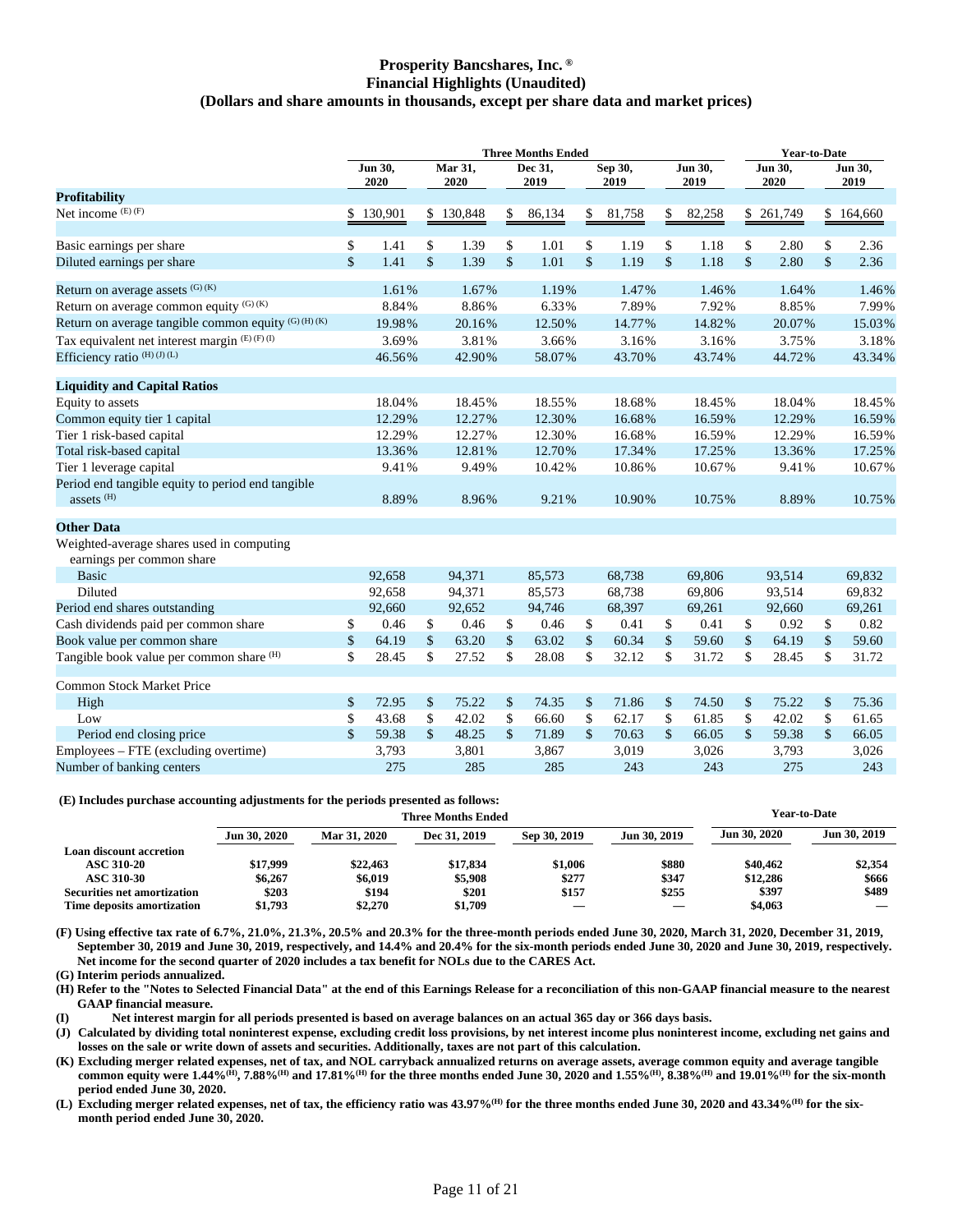| YIELD ANALYSIS                                           |                           |                                                       |                           |     |                           | <b>Three Months Ended</b>                             |                           |     |                           |                                                       |                           |     |
|----------------------------------------------------------|---------------------------|-------------------------------------------------------|---------------------------|-----|---------------------------|-------------------------------------------------------|---------------------------|-----|---------------------------|-------------------------------------------------------|---------------------------|-----|
|                                                          |                           | Jun 30, 2020                                          |                           |     | Mar 31, 2020              |                                                       |                           |     | Jun 30, 2019              |                                                       |                           |     |
|                                                          | Average<br><b>Balance</b> | <b>Interest</b><br>Earned/<br><b>Interest</b><br>Paid | Average<br>Yield/<br>Rate | (M) | Average<br><b>Balance</b> | <b>Interest</b><br>Earned/<br><b>Interest</b><br>Paid | Average<br>Yield/<br>Rate | (M) | Average<br><b>Balance</b> | <b>Interest</b><br>Earned/<br><b>Interest</b><br>Paid | Average<br>Yield/<br>Rate | (M) |
| Interest-earning assets:                                 |                           |                                                       |                           |     |                           |                                                       |                           |     |                           |                                                       |                           |     |
| Loans held for sale                                      | \$<br>63,338 \$           | 523                                                   | 3.32%                     |     | \$<br>66,917 \$           |                                                       | 632 3.80%                 |     | \$<br>20,315 \$           | 316                                                   | 6.24%                     |     |
| Loans held for investment                                | 18,135,226                | 228,062                                               | 5.06%                     |     | 17,263,098                | 236,517 5.51%                                         |                           |     | 10,500,110                | 133,209 5.09%                                         |                           |     |
| Loans held for investment - Warehouse                    |                           |                                                       |                           |     |                           |                                                       |                           |     |                           |                                                       |                           |     |
| Purchase Program                                         | 1,843,097                 | 14,187                                                | 3.10%                     |     | 1,120,324                 | 10,094 3.62%                                          |                           |     |                           |                                                       |                           |     |
| <b>Total Loans</b>                                       | 20,041,661                | 242,772                                               | 4.87%                     |     | 18,450,339                | 247,243                                               | 5.39%                     |     | 10,520,425                | 133,525                                               | 5.09%                     |     |
| Investment securities                                    | 8,054,008                 | 43,776                                                | 2.19% (N)                 |     | 8,434,196                 | 48,282 2.30%                                          |                           | (N) | 9,185,877                 | 53,944                                                | 2.36%                     |     |
| Federal funds sold and other earning assets              | 172,761                   | 45                                                    | 0.10%                     |     | 223,631                   | 713                                                   | 1.28%                     |     | 64,335                    | 318                                                   | 1.98%                     |     |
| Total interest-earning assets                            | 28,268,430                | 286,593                                               | 4.08%                     |     | 27,108,166                | 296,238                                               | 4.40%                     |     | 19,770,637                | 187,787                                               | 3.81%                     |     |
| Allowance for credit losses <sup>(B)</sup>               | (325, 720)                |                                                       |                           |     | (328,005)                 |                                                       |                           |     | (86, 158)                 |                                                       |                           |     |
| Noninterest-earning assets                               | 4,562,016                 |                                                       |                           |     | 4,577,251                 |                                                       |                           |     | 2,842,478                 |                                                       |                           |     |
| Total assets                                             | \$32,504,726              |                                                       |                           |     | \$31,357,412              |                                                       |                           |     | \$22,526,957              |                                                       |                           |     |
| Interest-bearing liabilities:                            |                           |                                                       |                           |     |                           |                                                       |                           |     |                           |                                                       |                           |     |
| Interest-bearing demand deposits                         | $$4,949,023$ \$           | 4.621                                                 | 0.38%                     |     | $$4,990,376$ \$           |                                                       | 7,096 0.57%               |     | $$3,714,968$ \$           | 5,813                                                 | 0.63%                     |     |
| Savings and money market deposits                        | 8,537,352                 | 8,745                                                 | 0.41%                     |     | 7,965,440                 | 14,122 0.71%                                          |                           |     | 5,647,494                 | 12,722                                                | 0.90%                     |     |
| Certificates and other time deposits                     | 3,224,196                 | 11,903                                                | 1.48%                     |     | 3,404,748                 | 13,800                                                | 1.63%                     |     | 2,057,033                 | 8,027                                                 | 1.57%                     |     |
| Other borrowings                                         | 474,867                   | 533                                                   | 0.45%                     |     | 832,961                   |                                                       | 2,932 1.42%               |     | 883,557                   |                                                       | 5,556 2.52%               |     |
| Securities sold under repurchase agreements              | 365,077                   | 337                                                   | 0.37%                     |     | 366,615                   |                                                       | 757 0.83%                 |     | 288,666                   | 831                                                   | 1.15%                     |     |
| Subordinated notes and trust preferred                   | 125,475                   | 1,499                                                 | 4.80%                     |     | 125,694                   | 1,500                                                 | 4.80%                     |     |                           |                                                       |                           |     |
| Total interest-bearing liabilities                       | 17,675,990                | 27,638                                                | $0.63\%$ (0)              |     | 17,685,834                | 40,207                                                | 0.91%                     | (0) | 12,591,718                | 32,949                                                | 1.05%                     | (O) |
| Noninterest-bearing liabilities:                         |                           |                                                       |                           |     |                           |                                                       |                           |     |                           |                                                       |                           |     |
| Noninterest-bearing demand deposits                      | 8,583,734                 |                                                       |                           |     | 7,491,798                 |                                                       |                           |     | 5,674,615                 |                                                       |                           |     |
| Allowance for credit losses on off-balance               |                           |                                                       |                           |     |                           |                                                       |                           |     |                           |                                                       |                           |     |
| sheet credit exposures <sup>(B)</sup>                    | 29,947                    |                                                       |                           |     | 13,009                    |                                                       |                           |     |                           |                                                       |                           |     |
| Other liabilities                                        | 289,899                   |                                                       |                           |     | 262,523                   |                                                       |                           |     | 108,246                   |                                                       |                           |     |
| <b>Total liabilities</b>                                 | 26,579,570                |                                                       |                           |     | 25,453,164                |                                                       |                           |     | 18,374,579                |                                                       |                           |     |
| Shareholders' equity                                     | 5,925,156                 |                                                       |                           |     | 5,904,248                 |                                                       |                           |     | 4,152,378                 |                                                       |                           |     |
| Total liabilities and shareholders' equity               | \$32,504,726              |                                                       |                           |     | \$31,357,412              |                                                       |                           |     | \$22,256,957              |                                                       |                           |     |
|                                                          |                           |                                                       |                           |     |                           |                                                       |                           |     |                           |                                                       |                           |     |
| Net interest income and margin                           |                           | \$258,955                                             | 3.68%                     |     |                           | \$256,031                                             | 3.80%                     |     |                           | \$154,838                                             | 3.14%                     |     |
| Non-GAAP to GAAP reconciliation:                         |                           |                                                       |                           |     |                           |                                                       |                           |     |                           |                                                       |                           |     |
| Tax equivalent adjustment                                |                           | 690                                                   |                           |     |                           | 723                                                   |                           |     |                           | 827                                                   |                           |     |
| Net interest income and margin (tax<br>equivalent basis) |                           | \$259,645                                             | 3.69%                     |     |                           | \$256,754 3.81%                                       |                           |     |                           | \$155,665                                             | 3.16%                     |     |

**(M) Annualized and based on an actual 365 day or 366 day basis.**

**(N) Yield on securities was impacted by net premium amortization of \$9,224, \$8,005 and \$7,607 for the three-month periods ended June 30, 2020, March 31, 2020 and June 30, 2019, respectively.**

**(O) Total cost of funds, including noninterest bearing deposits, was 0.42%, 0.64% and 0.72% for the three-month periods ended June 30, 2020, March 31, 2020 and June 30, 2019, respectively.**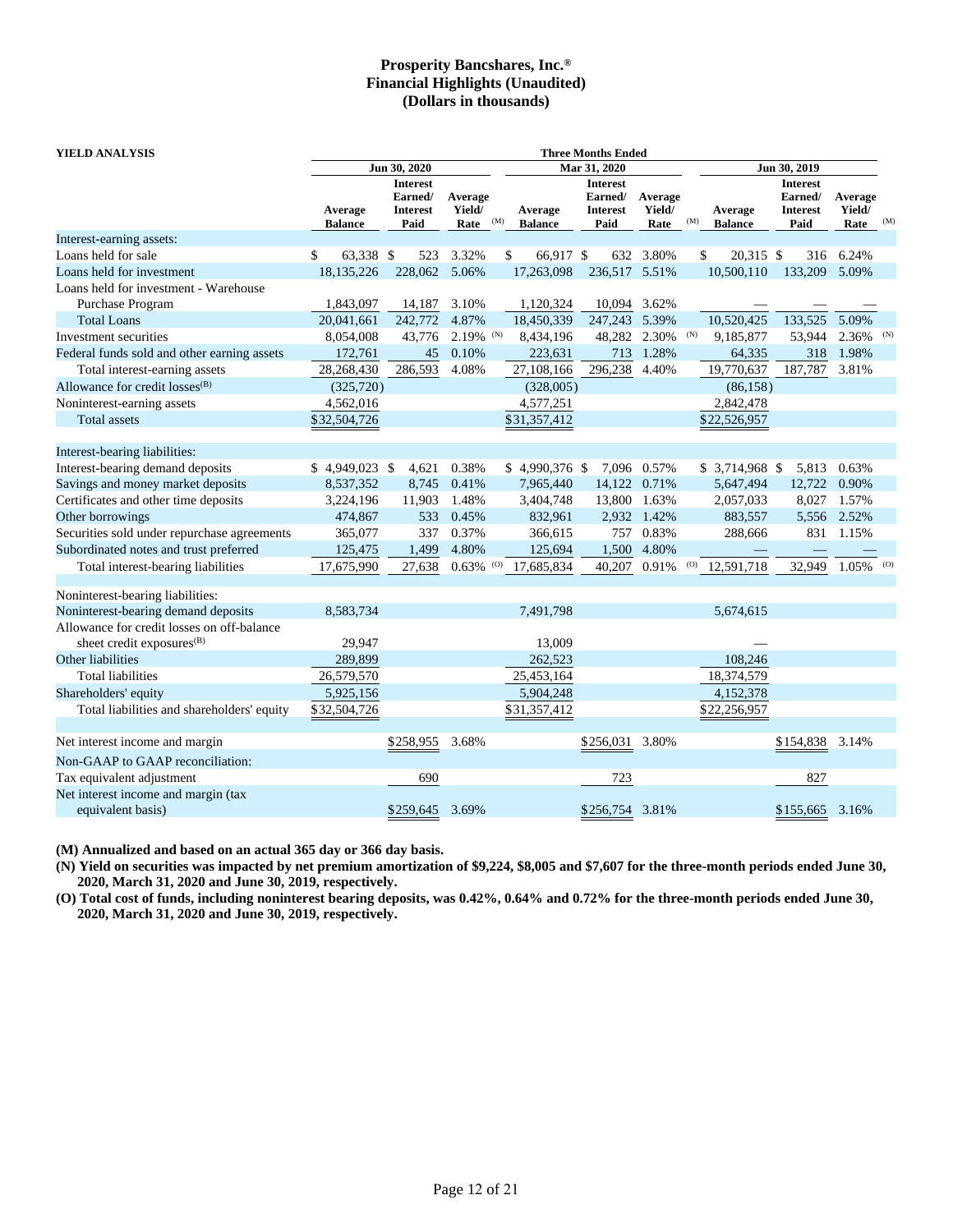| <b>YIELD ANALYSIS</b>                                                               | <b>Year-to-Date</b>       |    |                                                       |                           |     |                           |    |                                                       |                           |     |  |  |
|-------------------------------------------------------------------------------------|---------------------------|----|-------------------------------------------------------|---------------------------|-----|---------------------------|----|-------------------------------------------------------|---------------------------|-----|--|--|
|                                                                                     |                           |    | Jun 30, 2020                                          |                           |     | Jun 30, 2019              |    |                                                       |                           |     |  |  |
|                                                                                     | Average<br><b>Balance</b> |    | <b>Interest</b><br>Earned/<br><b>Interest</b><br>Paid | Average<br>Yield/<br>Rate | (P) | Average<br><b>Balance</b> |    | <b>Interest</b><br>Earned/<br><b>Interest</b><br>Paid | Average<br>Yield/<br>Rate | (P) |  |  |
| Interest-earning assets:                                                            |                           |    |                                                       |                           |     |                           |    |                                                       |                           |     |  |  |
| Loans held for sale                                                                 | \$<br>65,128              | \$ | 1,155                                                 | 3.57%                     |     | 20,315<br>\$              | \$ | 621                                                   | 6.16%                     |     |  |  |
| Loans held for investment                                                           | 17,699,162                |    | 464,579                                               | 5.28%                     |     | 10,436,369                |    | 262,969                                               | 5.08%                     |     |  |  |
| Loans held for investment - Warehouse Purchase                                      |                           |    |                                                       |                           |     |                           |    |                                                       |                           |     |  |  |
| Program                                                                             | 1,481,710                 |    | 24,281                                                | 3.30%                     |     |                           |    |                                                       |                           |     |  |  |
| <b>Total loans</b>                                                                  | 19,246,000                |    | 490,015                                               | 5.12%                     |     | 10,456,684                |    | 263,590                                               | 5.08%                     |     |  |  |
| Investment securities                                                               | 8,244,102                 |    | 92,058                                                | 2.25%                     | (Q) | 9,242,605                 |    | 109,592                                               | 2.39%                     | (Q) |  |  |
| Federal funds sold and other earning assets                                         | 198,196                   |    | 758                                                   | 0.77%                     |     | 68,068                    |    | 720                                                   | 2.13%                     |     |  |  |
| Total interest-earning assets                                                       | 27,688,298                |    | 582,831                                               | 4.23%                     |     | 19,767,357                |    | 373,902                                               | 3.81%                     |     |  |  |
| Allowance for credit losses                                                         | (326, 862)                |    |                                                       |                           |     | (86, 332)                 |    |                                                       |                           |     |  |  |
| Noninterest-earning assets                                                          | 4,569,631                 |    |                                                       |                           |     | 2,853,199                 |    |                                                       |                           |     |  |  |
| Total assets                                                                        | \$31,931,067              |    |                                                       |                           |     | \$22,534,224              |    |                                                       |                           |     |  |  |
| Interest-bearing liabilities:                                                       |                           |    |                                                       |                           |     |                           |    |                                                       |                           |     |  |  |
| Interest-bearing demand deposits                                                    | \$4,969,700               | \$ | 11,717                                                | 0.47%                     |     | \$ 3,930,475              | \$ | 12,625                                                | 0.65%                     |     |  |  |
| Savings and money market deposits                                                   | 8,251,396                 |    | 22,867                                                | 0.56%                     |     | 5,560,625                 |    | 23,906                                                | 0.87%                     |     |  |  |
| Certificates and other time deposits                                                | 3,314,472                 |    | 25,703                                                | 1.56%                     |     | 2,059,877                 |    | 15,159                                                | 1.48%                     |     |  |  |
| Other borrowings                                                                    | 653,914                   |    | 3,465                                                 | 1.07%                     |     | 864,322                   |    | 10,873                                                | 2.54%                     |     |  |  |
| Securities sold under repurchase agreements                                         | 365,846                   |    | 1,094                                                 | 0.60%                     |     | 280,692                   |    | 1,590                                                 | 1.14%                     |     |  |  |
| Subordinated notes and trust preferred                                              | 125,585                   |    | 2,999                                                 | 4.80%                     |     |                           |    |                                                       |                           |     |  |  |
| Total interest-bearing liabilities                                                  | 17,680,913                |    | 67,845                                                | 0.77%                     | (R) | 12,695,991                |    | 64,153                                                | 1.02%                     | (R) |  |  |
| Noninterest-bearing liabilities:                                                    |                           |    |                                                       |                           |     |                           |    |                                                       |                           |     |  |  |
| Noninterest-bearing demand deposits                                                 | 8,037,767                 |    |                                                       |                           |     | 5,616,541                 |    |                                                       |                           |     |  |  |
| Allowance for credit losses on off-balance sheet credit<br>exposures <sup>(B)</sup> | 21,478                    |    |                                                       |                           |     |                           |    |                                                       |                           |     |  |  |
| Other liabilities                                                                   | 276,211                   |    |                                                       |                           |     | 97,610                    |    |                                                       |                           |     |  |  |
| <b>Total liabilities</b>                                                            | 26,016,369                |    |                                                       |                           |     | 18,410,142                |    |                                                       |                           |     |  |  |
| Shareholders' equity                                                                | 5,914,698                 |    |                                                       |                           |     | 4,124,082                 |    |                                                       |                           |     |  |  |
| Total liabilities and shareholders' equity                                          | 31,931,067                |    |                                                       |                           |     | \$22,534,224              |    |                                                       |                           |     |  |  |
|                                                                                     |                           |    |                                                       |                           |     |                           |    |                                                       |                           |     |  |  |
| Net interest income and margin                                                      |                           | \$ | 514,986                                               | 3.74%                     |     |                           | \$ | 309,749                                               | 3.16%                     |     |  |  |
| Non-GAAP to GAAP reconciliation:                                                    |                           |    |                                                       |                           |     |                           |    |                                                       |                           |     |  |  |
| Tax equivalent adjustment                                                           |                           |    | 1,413                                                 |                           |     |                           |    | 1,690                                                 |                           |     |  |  |
| Net interest income and margin (tax equivalent basis)                               |                           | \$ | 516,399                                               | 3.75%                     |     |                           | \$ | 311,439                                               | 3.18%                     |     |  |  |

**(P) Annualized and based on an actual 365 day or 366 day basis.**

**(Q) Yield on securities was impacted by net premium amortization of \$17,229 and \$14,196 for the six-month periods ended June 30, 2020 and 2019, respectively.**

**(R) Total cost of funds, including noninterest bearing deposits, was 0.53% and 0.71% for the six-month periods ended June 30, 2020 and 2019, respectively.**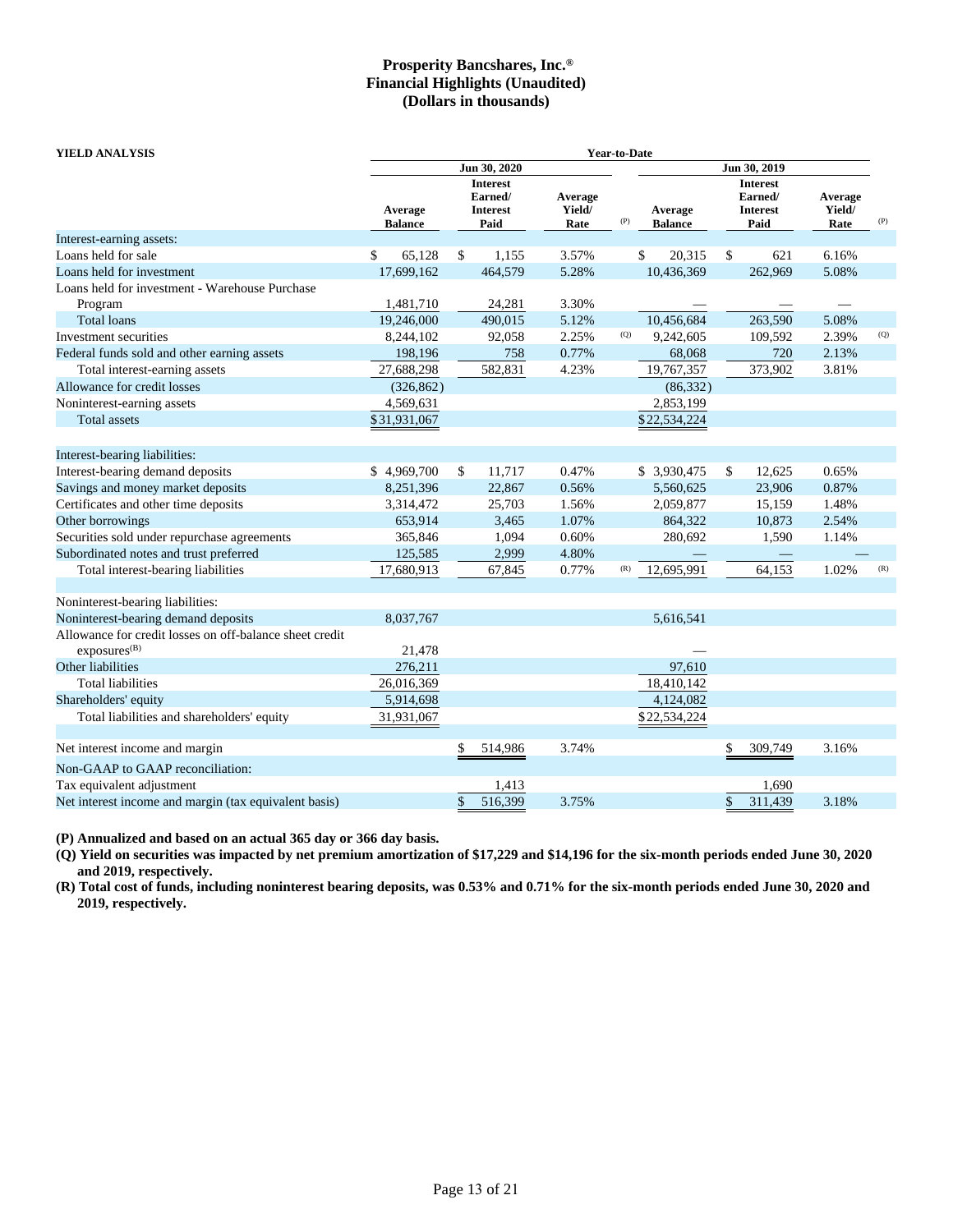|                                                | <b>Three Months Ended</b> |              |              |              |              |  |  |  |  |  |
|------------------------------------------------|---------------------------|--------------|--------------|--------------|--------------|--|--|--|--|--|
|                                                | Jun 30, 2020              | Mar 31, 2020 | Dec 31, 2019 | Sep 30, 2019 | Jun 30, 2019 |  |  |  |  |  |
| <b>YIELD TREND (S)</b>                         |                           |              |              |              |              |  |  |  |  |  |
| <b>Interest-Earning Assets:</b>                |                           |              |              |              |              |  |  |  |  |  |
| Loans held for sale                            | 3.32%                     | 3.80%        | 3.96%        | 5.01%        | 6.25%        |  |  |  |  |  |
| Loans held for investment                      | 5.06%                     | 5.51%        | 5.52%        | 5.05%        | 5.09%        |  |  |  |  |  |
| Loans held for investment - Warehouse Purchase |                           |              |              |              |              |  |  |  |  |  |
| Program                                        | 3.10%                     | 3.62%        | 3.93%        |              |              |  |  |  |  |  |
| Total loans                                    | 4.87%                     | 5.39%        | 5.42%        | 5.05%        | 5.09%        |  |  |  |  |  |
| Investment securities (T)                      | 2.19%                     | 2.30%        | 2.28%        | 2.30%        | 2.36%        |  |  |  |  |  |
| Federal funds sold and other earning assets    | 0.10%                     | 1.28%        | 0.78%        | 1.93%        | 1.98%        |  |  |  |  |  |
| Total interest-earning assets                  | 4.08%                     | 4.40%        | 4.29%        | 3.80%        | 3.81%        |  |  |  |  |  |
|                                                |                           |              |              |              |              |  |  |  |  |  |
| <b>Interest-Bearing Liabilities:</b>           |                           |              |              |              |              |  |  |  |  |  |
| Interest-bearing demand deposits               | 0.38%                     | 0.57%        | 0.54%        | 0.62%        | $0.63\%$     |  |  |  |  |  |
| Savings and money market deposits              | 0.41%                     | 0.71%        | 0.79%        | 0.90%        | 0.90%        |  |  |  |  |  |
| Certificates and other time deposits           | 1.48%                     | 1.63%        | 1.67%        | 1.67%        | 1.57%        |  |  |  |  |  |
| Other borrowings                               | 0.45%                     | 1.42%        | 1.73%        | 2.29%        | 2.52%        |  |  |  |  |  |
| Securities sold under repurchase agreements    | 0.37%                     | 0.83%        | 0.99%        | 1.15%        | 1.15%        |  |  |  |  |  |
| Subordinated notes and trust preferred         | 4.80%                     | 4.80%        | 4.85%        |              |              |  |  |  |  |  |
| Total interest-bearing liabilities             | 0.63%                     | 0.91%        | 1.00%        | 1.04%        | 1.05%        |  |  |  |  |  |
|                                                |                           |              |              |              |              |  |  |  |  |  |
| Net Interest Margin                            | 3.68%                     | 3.80%        | 3.65%        | 3.14%        | 3.14%        |  |  |  |  |  |
| Net Interest Margin (tax equivalent)           | 3.69%                     | 3.81%        | 3.66%        | 3.16%        | 3.16%        |  |  |  |  |  |

**(S) Annualized and based on average balances on an actual 365 day or 366 day basis.**

**(T) Yield on securities was impacted by net premium amortization of \$9,224, \$8,005, \$8,556, \$8,027 and \$7,607 for the three-month periods ended June 30, 2020, March 31, 2020, December 31, 2019, September 30, 2019 and June 30, 2019, respectively.**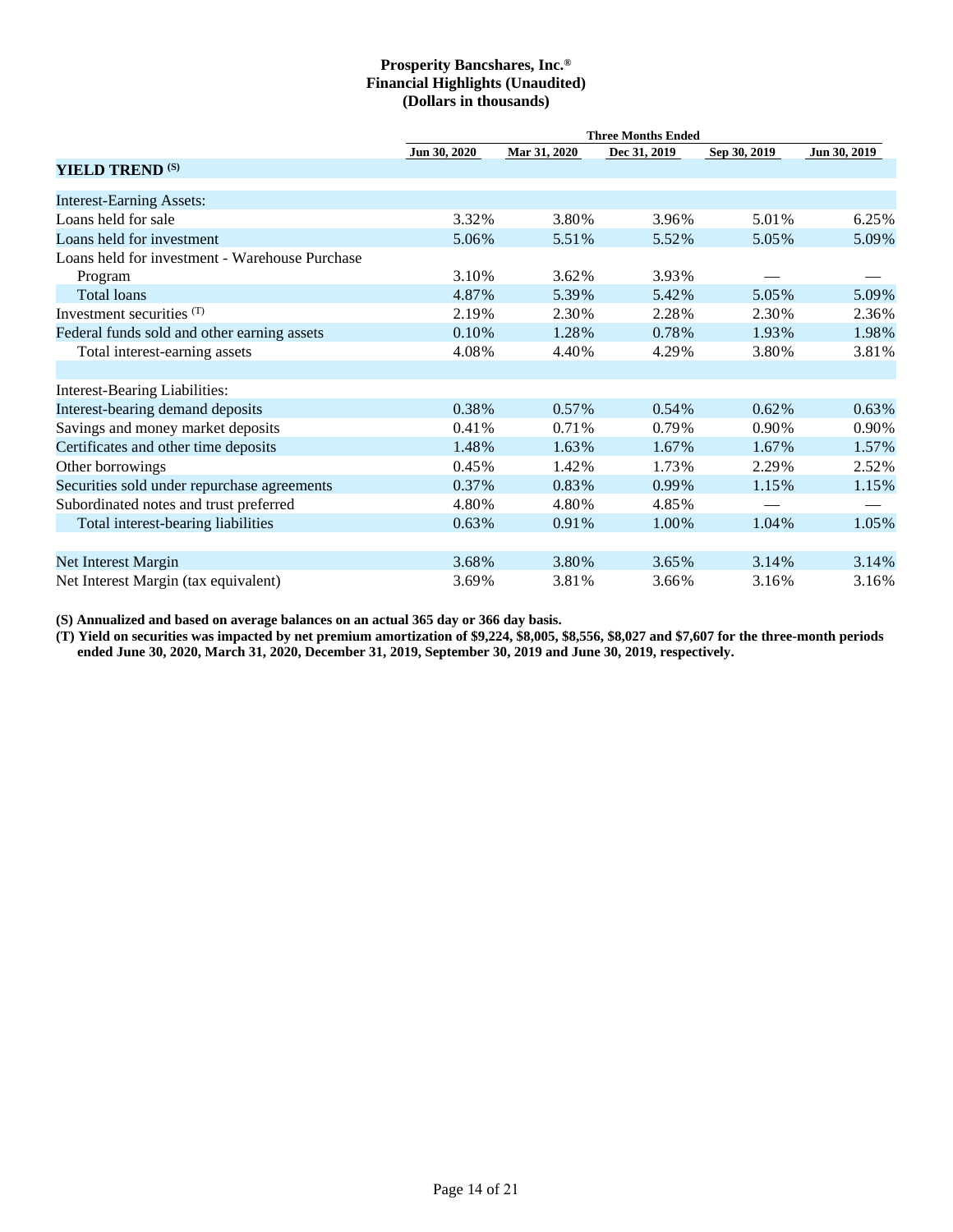|                                                                                     | <b>Three Months Ended</b><br>Sep 30, 2019 |                        |                         |                        |                             |  |  |  |  |  |  |
|-------------------------------------------------------------------------------------|-------------------------------------------|------------------------|-------------------------|------------------------|-----------------------------|--|--|--|--|--|--|
|                                                                                     | Jun 30, 2020                              | Mar 31, 2020           | Dec 31, 2019            | Jun 30, 2019           |                             |  |  |  |  |  |  |
| <b>Balance Sheet Averages</b>                                                       |                                           |                        |                         |                        |                             |  |  |  |  |  |  |
| Loans held for sale                                                                 | $\mathcal{S}$<br>63,338                   | $\mathbb{S}$<br>66,917 | $\mathcal{S}$<br>57,171 | $\mathbb{S}$<br>21,077 | $\mathbb{S}$<br>24,787      |  |  |  |  |  |  |
| Loans held for investment                                                           | 18,135,226                                | 17,263,098             | 15,261,163              | 10,589,272             | 10,495,638                  |  |  |  |  |  |  |
| Loans held for investment - Warehouse Purchase                                      |                                           |                        |                         |                        |                             |  |  |  |  |  |  |
| Program                                                                             | 1,843,097                                 | 1,120,324              | 996,903                 |                        |                             |  |  |  |  |  |  |
| <b>Total Loans</b>                                                                  | 20,041,661                                | 18,450,339             | 16,315,237              | 10,610,349             | 10,520,425                  |  |  |  |  |  |  |
| Investment securities                                                               | 8,054,008                                 | 8,434,196              | 8,598,736               | 8,758,056              | 9,185,877                   |  |  |  |  |  |  |
| Federal funds sold and other earning assets                                         | 172,761                                   | 223,631                | 305,596                 | 74.751                 | 64,335                      |  |  |  |  |  |  |
| Total interest-earning assets                                                       | 28,268,430                                | 27,108,166             | 25,219,569              | 19,443,156             | 19,770,637                  |  |  |  |  |  |  |
| Allowance for credit losses <sup>(B)</sup>                                          | (325, 720)                                | (328,005)              | (86,795)                | (86,996)               | (86, 158)                   |  |  |  |  |  |  |
| Cash and due from banks                                                             | 247,426                                   | 321,832                | 275,072                 | 230,986                | 227,653                     |  |  |  |  |  |  |
| Goodwill                                                                            | 3,223,469                                 | 3,223,633              | 2,658,133               | 1,900,845              | 1,900,845                   |  |  |  |  |  |  |
| Core deposit intangibles, net                                                       | 81,539                                    | 84,865                 | 28,912                  | 29,682                 | 30,933                      |  |  |  |  |  |  |
| Other real estate                                                                   | 5,666                                     | 5,837                  | 4,864                   | 997                    | 2,053                       |  |  |  |  |  |  |
| Fixed assets, net                                                                   | 327,811                                   | 325,337                | 308,692                 | 263,495                | 260,054                     |  |  |  |  |  |  |
| Other assets                                                                        | 676,105                                   | 615,747                | 654,978                 | 423,931                | 420,940                     |  |  |  |  |  |  |
| <b>Total</b> assets                                                                 | \$32,504,726                              | \$31,357,412           | \$29,063,425            | \$22,206,096           | \$22,526,957                |  |  |  |  |  |  |
|                                                                                     |                                           |                        |                         |                        |                             |  |  |  |  |  |  |
| Noninterest-bearing deposits                                                        | \$8,583,734                               | \$7,491,798            | \$7,066,878             | \$5,701,419            | $\mathbb{S}^-$<br>5,674,615 |  |  |  |  |  |  |
| Interest-bearing demand deposits                                                    | 4,949,023                                 | 4,990,376              | 4,233,880               | 3,575,249              | 3,714,968                   |  |  |  |  |  |  |
| Savings and money market deposits                                                   | 8,537,352                                 | 7,965,440              | 7,109,754               | 5,524,277              | 5,647,494                   |  |  |  |  |  |  |
| Certificates and other time deposits                                                | 3,224,196                                 | 3,404,748              | 3,044,843               | 2,083,803              | 2,057,033                   |  |  |  |  |  |  |
| Total deposits                                                                      | 25,294,305                                | 23,852,362             | 21,455,355              | 16,884,748             | 17,094,110                  |  |  |  |  |  |  |
| Other borrowings                                                                    | 474,867                                   | 832,961                | 1,403,686               | 749,814                | 883,557                     |  |  |  |  |  |  |
| Securities sold under repurchase agreements                                         | 365,077                                   | 366,615                | 351,580                 | 315,277                | 288,666                     |  |  |  |  |  |  |
| Subordinated notes and trust preferred                                              | 125,475                                   | 125,694                | 87,963                  |                        |                             |  |  |  |  |  |  |
| Allowance for credit losses on off-balance sheet<br>credit exposures <sup>(B)</sup> | 29,947                                    | 13,009                 | 5,673                   |                        |                             |  |  |  |  |  |  |
| Other liabilities                                                                   | 289,899                                   | 262,523                | 320,855                 | 111,526                | 108,246                     |  |  |  |  |  |  |
| Shareholders' equity                                                                | 5,925,156                                 | 5,904,248              | 5,443,986               | 4,144,731              | 4,152,378                   |  |  |  |  |  |  |
| Total liabilities and equity                                                        | \$32,504,726                              | \$31,357,412           | \$29,063,425            | \$22,206,096           | \$22,526,957                |  |  |  |  |  |  |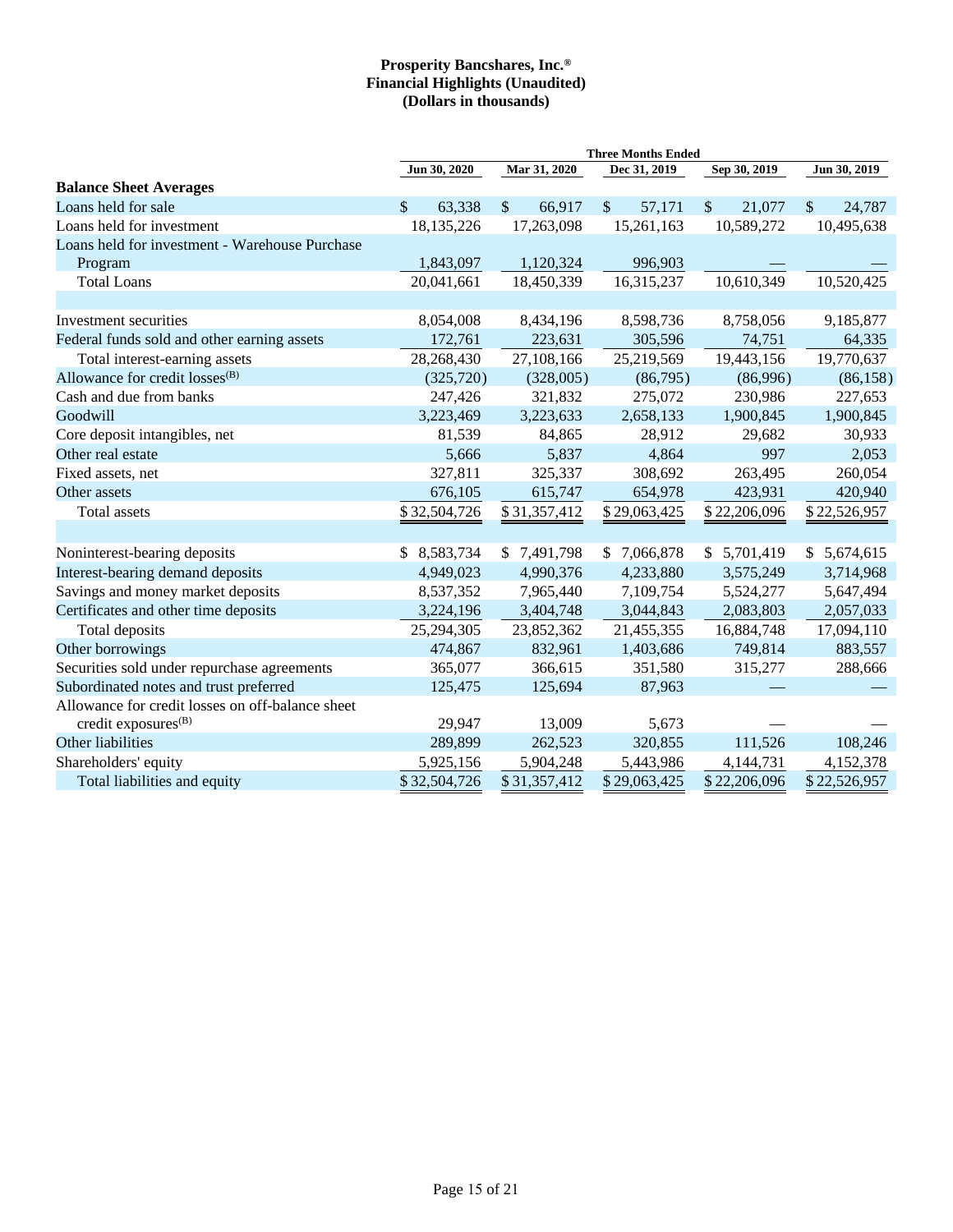|                                      | Jun 30, 2020 |             | Mar 31, 2020 |          | Dec 31, 2019       |             | Sep 30, 2019       |          | Jun 30, 2019      |       |
|--------------------------------------|--------------|-------------|--------------|----------|--------------------|-------------|--------------------|----------|-------------------|-------|
| <b>Period End Balances</b>           |              |             |              |          |                    |             |                    |          |                   |       |
| <b>Loan Portfolio</b>                |              |             |              |          |                    |             |                    |          |                   |       |
| Commercial and industrial            | \$2,214,742  | $10.5\%$ \$ | 2,500,110    |          | 13.1% \$ 2,507,318 |             | 13.3% \$ 1,120,913 |          | 10.5% \$1,158,657 | 10.9% |
| Warehouse purchase program           | 2,557,183    | 12.2%       | 1,713,762    | 9.0%     | 1,552,762          | 8.2%        |                    |          |                   |       |
| Construction, land development and   |              |             |              |          |                    |             |                    |          |                   |       |
| other land loans                     | 2,033,037    | 9.7%        | 2,051,021    | 10.7%    | 2,064,167          | 11.0%       | 1,764,648          | 16.5%    | 1,739,308         | 16.4% |
| 1-4 family residential               | 4,184,972    | 19.9%       | 3,993,138    | 20.9%    | 3,880,382          | 20.6%       | 2,472,907          | 23.2%    | 2,456,506         | 23.2% |
| Home equity                          | 437,098      | 2.1%        | 516,003      | 2.6%     | 507,029            | 2.6%        | 250,775            | 2.3%     | 256,772           | 2.4%  |
| Commercial real estate (includes     |              |             |              |          |                    |             |                    |          |                   |       |
| multi-family residential)            | 6,550,086    | 31.2%       | 6,576,213    | 34.4%    | 6,556,285          | 34.9%       | 3,652,176          | 34.3%    | 3,551,668         | 33.6% |
| Agriculture (includes farmland)      | 612,694      | 2.9%        | 635,295      | 3.3%     | 680,855            | 3.6%        | 729,585            | 6.8%     | 736,470           | 7.0%  |
| Consumer and other                   | 403,462      | 1.9%        | 423,000      | 2.2%     | 398,271            | 2.1%        | 342,839            | 3.2%     | 321,023           | 3.0%  |
| Energy                               | 639,402      | 3.0%        | 718,653      | 3.8%     | 698,277            | 3.7%        | 339,502            | 3.2%     | 366,971           | 3.5%  |
| Paycheck Protection Program          | 1,392,497    | 6.6%        |              |          |                    |             |                    |          |                   |       |
| Total loans                          | \$21,025,173 |             | \$19,127,195 |          | \$18,845,346       |             | \$10,673,345       |          | \$10,587,375      |       |
|                                      |              |             |              |          |                    |             |                    |          |                   |       |
| <b>Deposit Types</b>                 |              |             |              |          |                    |             |                    |          |                   |       |
| Noninterest-bearing DDA              | \$9,040,257  | 34.6% \$    | 7,461,323    | 31.3% \$ | 7,763,894          | $32.1\%$ \$ | 5,784,002          | 34.2% \$ | 5,691,236         | 33.7% |
| Interest-bearing DDA                 | 5,130,495    | 19.6%       | 4,980,090    | 20.9%    | 5,100,938          | 21.1%       | 3,564,419          | 21.0%    | 3,530,581         | 20.9% |
| Money market                         | 6,148,206    | 23.5%       | 5,341,525    | 22.4%    | 5,099,024          | 21.1%       | 3,457,728          | 20.4%    | 3,438,164         | 20.3% |
| Savings                              | 2,722,718    | 10.4%       | 2,716,247    | 11.4%    | 2,756,297          | 11.3%       | 2,027,621          | 12.0%    | 2,158,159         | 12.8% |
| Certificates and other time deposits | 3,111,012    | 11.9%       | 3,327,172    | 14.0%    | 3,479,579          | 14.4%       | 2,096,150          | 12.4%    | 2,069,489         | 12.3% |
| Total deposits                       | \$26,152,688 |             | \$23,826,357 |          | \$24,199,732       |             | \$16,929,920       |          | \$16,887,629      |       |
|                                      |              |             |              |          |                    |             |                    |          |                   |       |
| Loan to Deposit Ratio                | 80.4%        |             | 80.3%        |          | 77.9%              |             | 63.0%              |          | 62.7%             |       |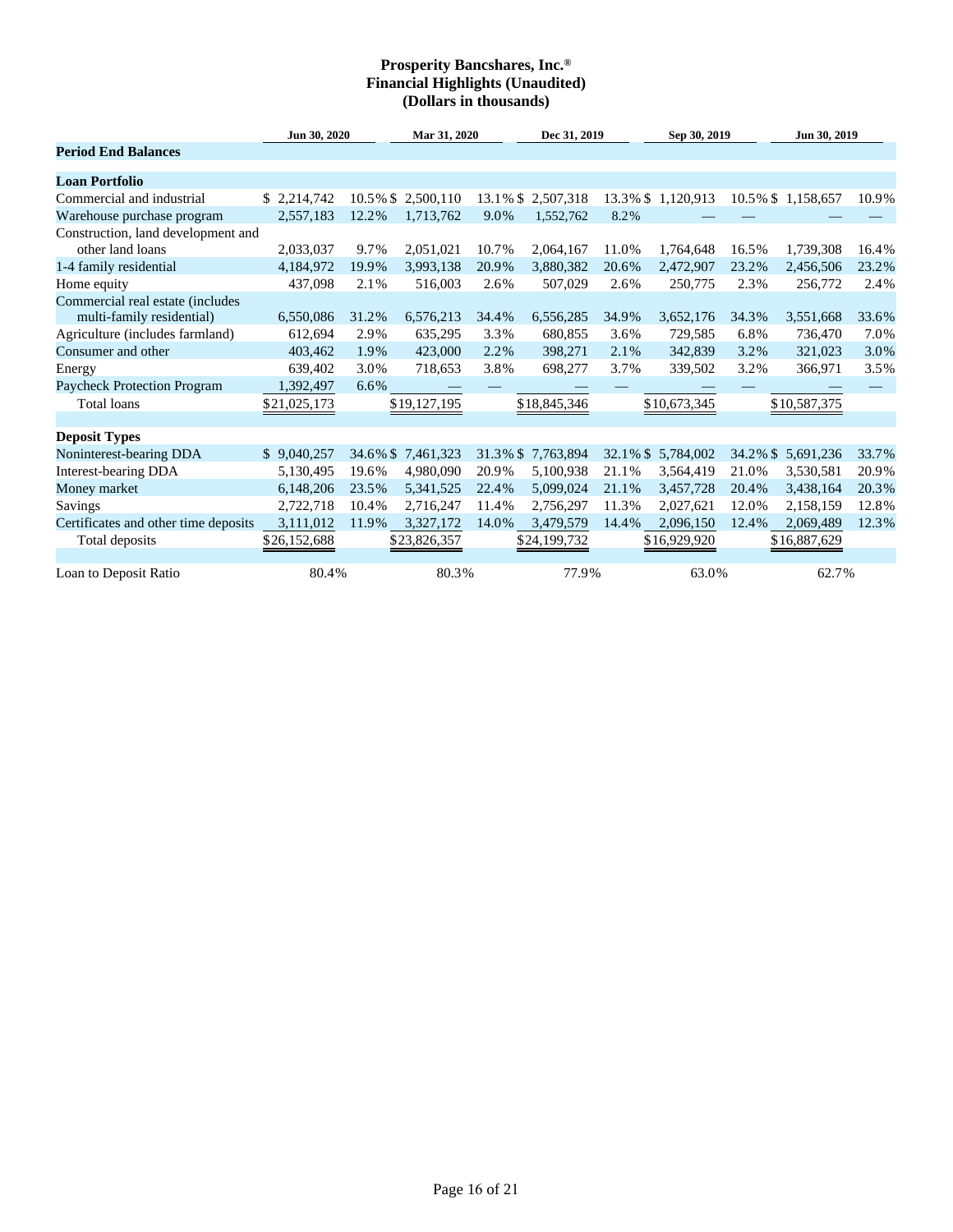| <b>Construction Loans</b>              |                  |              |                  |              |                  |              |                  |      |               |      |
|----------------------------------------|------------------|--------------|------------------|--------------|------------------|--------------|------------------|------|---------------|------|
|                                        |                  | Jun 30, 2020 |                  | Mar 31, 2020 |                  | Dec 31, 2019 | Sep 30, 2019     |      | Jun 30, 2019  |      |
|                                        |                  |              |                  |              |                  |              |                  |      |               |      |
| Single family residential construction | 710.401 34.9% \$ |              | 655,191 31.9% \$ |              | 614,647 29.7% \$ |              | 462.714 26.2% \$ |      | 446,868 25.7% |      |
| Land development                       | 114,748          | 5.6%         | 110.853          | 5.4%         | 88.529           | 4.3%         | 80.711           | 4.6% | 87,825        | 5.0% |
| Raw land                               | 274,159 13.5%    |              | 265.943 12.9%    |              | 233.559 11.3%    |              | 171.609          | 9.7% | 168.531       | 9.7% |
| Residential lots                       | 144,765          | 7.1%         | 136.861          | 6.7%         | 138.961          | 6.7%         | 123,265          | 7.0% | 121.586       | 7.0% |
| Commercial lots                        | 103.267          | 5.1%         | 106.036          | 5.2%         | 101.960          | 4.9%         | 102.084          | 5.8% | 105.633       | 6.1% |
| Commercial construction and other      | 687,618 33.8%    |              | 778.731 37.9%    |              | 890.597 43.1%    |              | 825,001 46.7%    |      | 809.680 46.5% |      |
| Net unaccreted discount                | (1, 921)         |              | (2,594)          |              | (4,086)          |              | (736)            |      | (815)         |      |
| Total construction loans               | \$2,033,037      |              | \$2,051,021      |              | \$2,064,167      |              | \$1,764,648      |      | \$1,739,308   |      |

### **Non-Owner Occupied Commercial Real Estate Loans by Metropolitan Statistical Area (MSA) as of June 30, 2020**

|                                     | <b>Houston</b> | <b>Dallas</b> | Austin       | <b>OK City</b> |           | Other $(U)$ | Total                       |
|-------------------------------------|----------------|---------------|--------------|----------------|-----------|-------------|-----------------------------|
| <b>Collateral Type</b>              |                |               |              |                |           |             |                             |
| Shopping center/retail              | 383,534        | 302,358       | 54,317<br>S. | 15,821         | 32,152    | 279,800     | \$1,067,982                 |
| Commercial and industrial buildings | 147,324        | 168.224       | 13,955       | 12,610         | 19,751    | 160,817     | 522,681                     |
| Office buildings                    | 209,995        | 582,866       | 33,068       | 44,134         | 5,324     | 87,465      | 962,852                     |
| Medical buildings                   | 38,561         | 50.941        | 12,817       | 22,393         | 25,529    | 45,135      | 195,376                     |
| <b>Apartment buildings</b>          | 425,883        | 681,116       | 33,444       | 14,199         | 19,165    | 209,404     | 1,383,211                   |
| Hotel                               | 64,530         | 76,375        | 34,101       | 30,037         |           | 147,004     | 352,047                     |
| Other                               | 46,187         | 31,511        | 17,666       | 10,191         | 4,344     | 78,716      | 188,615                     |
| Total                               | \$1,316,014    | \$1,893,391   | \$199,368    | \$149,385      | \$106,265 | \$1,008,341 | $$4,672,764$ <sup>(V)</sup> |

### **Acquired Loans**

|                                                            |                                                 | <b>Non-PCD</b> Loans                 |      |                                             |     |                                                 |  | <b>PCD</b> Loans                     |                                             |                                                 |                                             | <b>Total Acquired Loans</b> |                                                    |             |  |
|------------------------------------------------------------|-------------------------------------------------|--------------------------------------|------|---------------------------------------------|-----|-------------------------------------------------|--|--------------------------------------|---------------------------------------------|-------------------------------------------------|---------------------------------------------|-----------------------------|----------------------------------------------------|-------------|--|
|                                                            | <b>Balance at</b><br><b>Acquisition</b><br>Date | <b>Balance at</b><br>Mar 31,<br>2020 |      | <b>Balance at</b><br><b>Jun 30,</b><br>2020 |     | <b>Balance at</b><br><b>Acquisition</b><br>Date |  | <b>Balance</b> at<br>Mar 31,<br>2020 | <b>Balance at</b><br><b>Jun 30,</b><br>2020 | <b>Balance at</b><br><b>Acquisition</b><br>Date | <b>Balance at</b><br>Mar 31,<br><b>2020</b> |                             | <b>Balance at</b><br><b>Jun 30,</b><br><b>2020</b> |             |  |
| Loan marks:                                                |                                                 |                                      |      |                                             |     |                                                 |  |                                      |                                             |                                                 |                                             |                             |                                                    |             |  |
| Acquired banks <sup>(W)</sup>                              | \$<br>229,080 \$                                | 9,238                                | - \$ | 7,436                                       | -\$ | 142,128 \$                                      |  |                                      | $=$                                         | \$<br>371,208                                   | \$                                          | 9,238 \$                    |                                                    | 7,436       |  |
| LegacyTexas merger $(X)$                                   | 116.519                                         | 78,375                               |      | 62,424                                      |     | 177,924                                         |  | 29,460                               | 22,565                                      | 294,443                                         |                                             | 107,835                     |                                                    | 84,989      |  |
| Total                                                      | 345,599                                         | 87,613                               |      | 69,860                                      |     | 320,052                                         |  | $29,460$ <sup>(Z)</sup>              | 22,565                                      | 665,651                                         |                                             | 117,073                     |                                                    | 92,425      |  |
|                                                            |                                                 |                                      |      |                                             |     |                                                 |  |                                      |                                             |                                                 |                                             |                             |                                                    |             |  |
| Acquired portfolio loan balances:                          |                                                 |                                      |      |                                             |     |                                                 |  |                                      |                                             |                                                 |                                             |                             |                                                    |             |  |
| Acquired banks <sup>(W)</sup>                              | 5.690.998                                       | 350,738                              |      | 308,692                                     |     | 275,221                                         |  | 7.548                                | 6,952                                       | 5.966.219                                       |                                             | 358,286                     |                                                    | 315,644     |  |
| LegacyTexas merger $(X)$                                   | 6,595,161                                       | 5,393,630                            |      | 4,808,987                                   |     | 414,352                                         |  | 347,612                              | 283,237                                     | 7.009.513                                       |                                             | 5,741,242                   |                                                    | 5,092,224   |  |
| Total                                                      | 12.286.159                                      | 5.744.368                            |      | 5.117.679                                   |     | 689,573                                         |  | 355,160                              | 290.189                                     | 12,975,732                                      | (Y)                                         | 6.099.528                   |                                                    | 5.407.868   |  |
|                                                            |                                                 |                                      |      |                                             |     |                                                 |  |                                      |                                             |                                                 |                                             |                             |                                                    |             |  |
| <b>Acquired portfolio loan balances less</b><br>loan marks | \$11,940,560                                    | \$5,656,755                          |      | \$5,047,819                                 |     | 369,521                                         |  | 325,700                              | 267,624                                     | \$12,310,081                                    |                                             | \$5,982,455                 |                                                    | \$5,315,443 |  |
|                                                            |                                                 |                                      |      |                                             |     |                                                 |  |                                      |                                             |                                                 |                                             |                             |                                                    |             |  |

**(U) Includes other MSA and non-MSA regions.**

**(V) Represents a portion of total commercial real estate loans of \$6.550 billion as of June 30, 2020.**

**(W) Includes Bank of Texas, Bank Arlington, American State Bank, Community National Bank, First Federal Bank Texas, Coppermark Bank, First Victoria National Bank, The F&M Bank & Trust Company and Tradition Bank.**

**(X) The LegacyTexas merger was completed on November 1, 2019. During the fourth quarter of 2019, LegacyTexas added \$7.010 billion in loans with related purchase accounting adjustments of \$294.4 million at acquisition date.**

**(Y) Actual principal balances acquired.**

**(Z) ASU 2016-13 became effective for Prosperity on January 1, 2020.**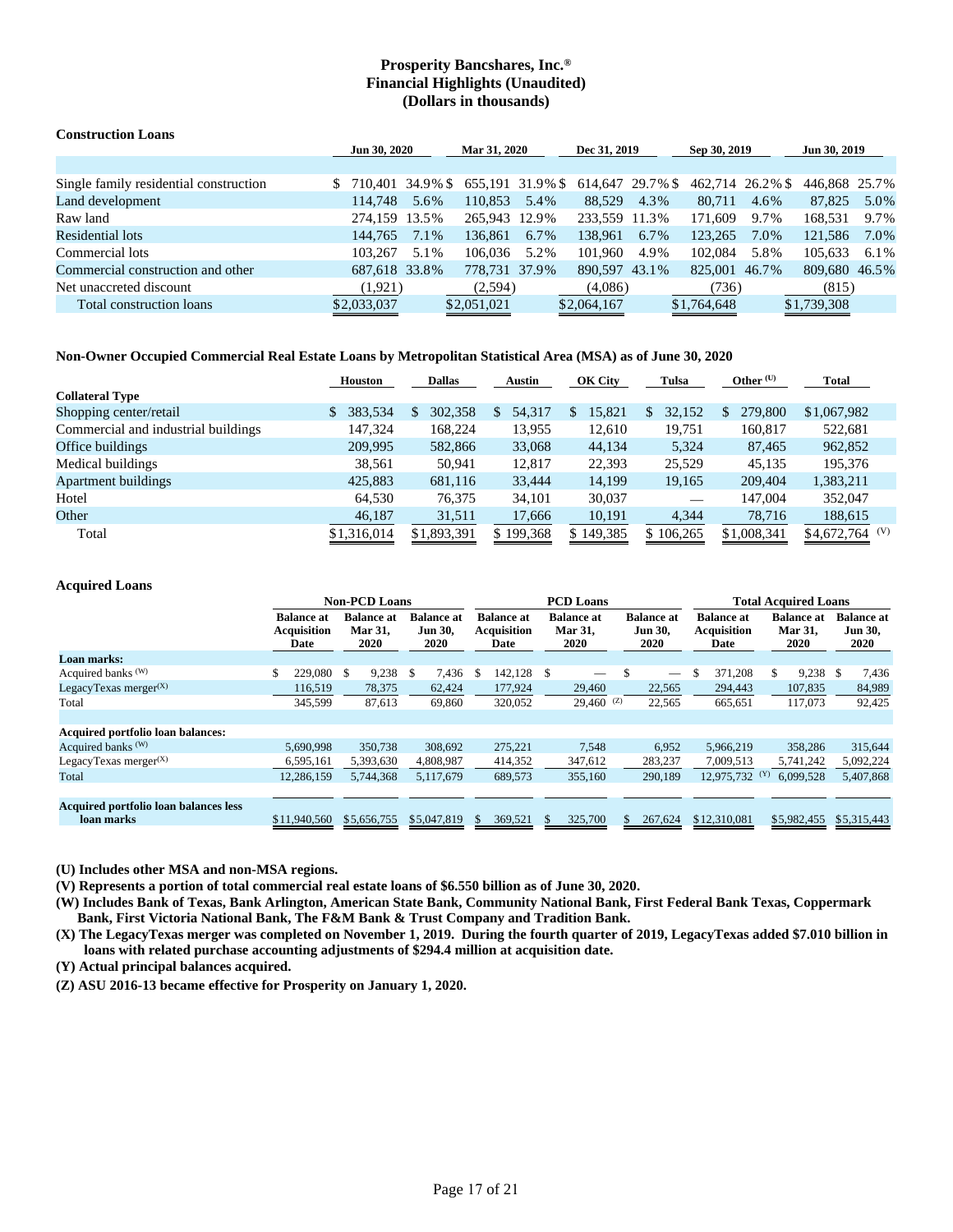|                                                                                                                                            |               |                 |               |                 |               | <b>Three Months Ended</b> |               |                 |               |                 |               | <b>Year-to-Date</b> |                 |
|--------------------------------------------------------------------------------------------------------------------------------------------|---------------|-----------------|---------------|-----------------|---------------|---------------------------|---------------|-----------------|---------------|-----------------|---------------|---------------------|-----------------|
|                                                                                                                                            |               | Jun 30,<br>2020 |               | Mar 31,<br>2020 |               | Dec 31,<br>2019           |               | Sep 30,<br>2019 |               | Jun 30,<br>2019 |               | Jun 30,<br>2020     | Jun 30,<br>2019 |
| <b>Asset Quality</b>                                                                                                                       |               |                 |               |                 |               |                           |               |                 |               |                 |               |                     |                 |
| Nonaccrual loans                                                                                                                           | \$            | 62,904          | \$            | 58,194          | \$            | 55,243                    | \$            | 49.973          | \$            | 37,289          | \$            | 62,904              | \$<br>37,289    |
| Accruing loans 90 or more days past due                                                                                                    |               | 8,691           |               | 3,255           |               | 441                       |               | 341             |               | 1,594           |               | 8,691               | 1,594           |
| Total nonperforming loans                                                                                                                  |               | 71,595          |               | 61,449          |               | 55,684                    |               | 50,314          |               | 38,883          |               | 71,595              | 38,883          |
| Repossessed assets                                                                                                                         |               | 187             |               | 278             |               | 324                       |               | 28              |               | 670             |               | 187                 | 670             |
| Other real estate                                                                                                                          |               | 6,160           |               | 5,452           |               | 6,935                     |               | 815             |               | 2,005           |               | 6,160               | 2,005           |
| Total nonperforming assets                                                                                                                 | \$            | 77,942          | \$.           | 67,179          | \$            | 62,943                    | $\mathbf{\$}$ | 51,157          | \$.           | 41,558          | \$            | 77,942              | \$<br>41,558    |
| Nonperforming assets:                                                                                                                      |               |                 |               |                 |               |                           |               |                 |               |                 |               |                     |                 |
| Commercial and industrial (includes energy)                                                                                                | <sup>\$</sup> | 15,238          | \$            | 15,987          | \$            | 17,086                    | \$            | 15,974          | \$            | 17,592          | \$            | 15,238              | \$<br>17,592    |
| Construction, land development and other land<br>loans                                                                                     |               | 10,530          |               | 1,125           |               | 1,177                     |               | 874             |               | 2,296           |               | 10,530              | 2,296           |
| 1-4 family residential (includes home equity)                                                                                              |               | 29,812          |               | 28,996          |               | 26,453                    |               | 19,600          |               | 16,641          |               | 29,812              | 16,641          |
| Commercial real estate (includes multi-family                                                                                              |               |                 |               |                 |               |                           |               |                 |               |                 |               |                     |                 |
| residential)                                                                                                                               |               | 20,748          |               | 20,155<br>896   |               | 18,031                    |               | 14,384          |               | 4,352           |               | 20,748              | 4,352           |
| Agriculture (includes farmland)                                                                                                            |               | 1,501           |               |                 |               | 101                       |               | 285             |               | 616             |               | 1,501               | 616             |
| Consumer and other                                                                                                                         |               | 113             |               | 20              |               | 95                        |               | 40              |               | 61              |               | 113                 | 61              |
| Total                                                                                                                                      | \$            | 77,942          | \$            | 67,179          | \$            | 62,943                    | \$            | 51,157          | \$            | 41,558          | \$            | 77,942              | \$<br>41,558    |
| Number of loans/properties                                                                                                                 |               | 213             |               | 198             |               | 236                       |               | 89              |               | 92              |               | 213                 | 92              |
| Allowance for credit losses at end of period                                                                                               |               | \$ 324,205      |               | \$327,206       | \$            | 87,469                    | \$            | 87,061          | \$            | 87,006          |               | \$ 324,205          | \$<br>87,006    |
| Net charge-offs (recoveries):                                                                                                              |               |                 |               |                 |               |                           |               |                 |               |                 |               |                     |                 |
| Commercial and industrial (includes energy)                                                                                                | $\mathcal{S}$ | 12,206          | $\mathbf{\$}$ | (28)            | $\mathcal{S}$ | 76                        | $\mathsf{\$}$ | (83)            | $\mathcal{S}$ | (828)           | $\mathcal{S}$ | 12.178              | \$<br>891       |
| Construction, land development and other land<br>loans                                                                                     |               | (6)             |               | (12)            |               | (6)                       |               | (6)             |               | 7               |               | (18)                | 7               |
| 1-4 family residential (includes home equity)                                                                                              |               | 51              |               | 5               |               | 20                        |               | (9)             |               | 11              |               | 56                  | 8               |
| Commercial real estate (includes multi-family                                                                                              |               |                 |               |                 |               |                           |               |                 |               |                 |               |                     |                 |
| residential)                                                                                                                               |               |                 |               | (81)            |               | 254                       |               | (1)             |               | (1)             |               | (81)                | (2)             |
| Agriculture (includes farmland)                                                                                                            |               | (3)             |               | (1)             |               | (18)                      |               | 278             |               | 46              |               | (4)                 | (1,232)         |
| Consumer and other                                                                                                                         |               | 753             |               | 918             |               | 965                       |               | 867             |               | 650             |               | 1,671               | 1,262           |
| Total                                                                                                                                      | \$            | 13,001          | \$            | 801             | \$            | 1,291                     | \$            | 1,046           | $\mathbb{S}$  | (115)           | \$            | 13,802              | \$<br>934       |
| <b>Asset Quality Ratios</b>                                                                                                                |               |                 |               |                 |               |                           |               |                 |               |                 |               |                     |                 |
| Nonperforming assets to average interest-earning                                                                                           |               |                 |               |                 |               |                           |               |                 |               |                 |               |                     |                 |
| assets                                                                                                                                     |               | 0.28%           |               | 0.25%           |               | 0.25%                     |               | 0.26%           |               | 0.21%           |               | 0.28%               | 0.21%           |
| Nonperforming assets to loans and other real estate                                                                                        |               | 0.37%           |               | 0.35%           |               | 0.33%                     |               | 0.48%           |               | 0.39%           |               | 0.37%               | 0.39%           |
| Net charge-offs to average loans (annualized)                                                                                              |               | 0.26%           |               | 0.02%           |               | 0.03%                     |               | 0.04%           |               |                 |               | 0.14%               | 0.02%           |
| Allowance for credit losses to total loans <sup>(AA)</sup>                                                                                 |               | 1.54%           |               | 1.71%           |               | 0.46%                     |               | 0.82%           |               | 0.82%           |               | 1.54%               | 0.82%           |
| Allowance for credit losses to total loans, excluding<br>Warehouse Purchase Program loans and<br>Paycheck Protection Program loans (H)(AA) |               | 1.90%           |               | 1.88%           |               | 0.51%                     |               | 0.82%           |               | 0.82%           |               | 1.90%               | 0.82%           |

**(AA) ASU 2016-13 became effective for Prosperity on January 1, 2020.**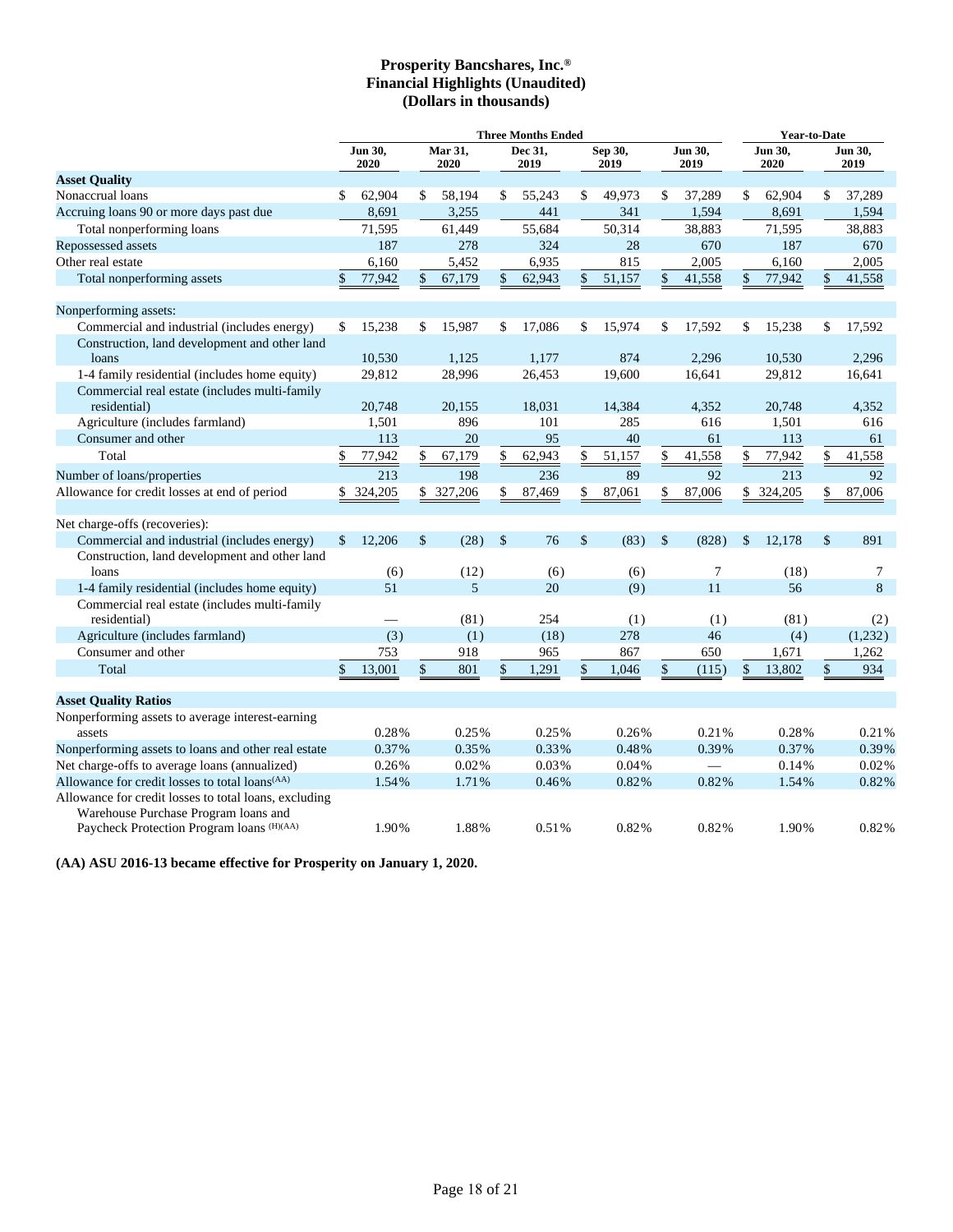# **Prosperity Bancshares, Inc.® Notes to Selected Financial Data (Unaudited)**

(Dollars and share amounts in thousands, except per share data)

### **NOTES TO SELECTED FINANCIAL DATA**

Prosperity's management uses certain non-GAAP (generally accepted accounting principles) financial measures to evaluate its performance. Specifically, Prosperity reviews diluted earnings per share excluding merger related expenses, net of tax, and NOL carryback; return on average assets excluding merger related expenses, net of tax, and NOL carryback; return on average common equity excluding merger related expenses, net of tax, and NOL carryback; tangible book value per share, return on average tangible common equity, the tangible equity to tangible assets ratio and return on average tangible common equity, all excluding merger related expenses, net of tax, and NOL carryback; allowance for credit losses to total loans excluding Warehouse Purchase Program and PPP loans; and the efficiency ratio, excluding net gains and losses on the sale or write down of assets and securities and merger related expenses, for internal planning and forecasting purposes. In addition, due to the application of purchase accounting, Prosperity uses certain non-GAAP financial measures and ratios that exclude the impact of these items to evaluate its allowance for credit losses to total loans (excluding Warehouse Purchase Program loans and PPP loans). Prosperity has included information below relating to these non-GAAP financial measures for the applicable periods presented.

|                                                                                                                                                                                  |                 |                 | <b>Three Months Ended</b> |                 |                 | <b>Year-to-Date</b> |                        |  |  |
|----------------------------------------------------------------------------------------------------------------------------------------------------------------------------------|-----------------|-----------------|---------------------------|-----------------|-----------------|---------------------|------------------------|--|--|
|                                                                                                                                                                                  | Jun 30,<br>2020 | Mar 31,<br>2020 | Dec 31,<br>2019           | Sep 30,<br>2019 | Jun 30,<br>2019 | Jun 30,<br>2020     | <b>Jun 30,</b><br>2019 |  |  |
| Reconciliation of diluted earnings per share to diluted<br>earnings per share, excluding merger related<br>expenses, net of tax, and net operating losses<br>carryback:          |                 |                 |                           |                 |                 |                     |                        |  |  |
| Net income                                                                                                                                                                       | \$<br>130,901   | \$<br>130,848   | \$<br>86,134              | \$<br>81,758    | \$<br>82,258    | \$<br>261,749       | \$<br>164,660          |  |  |
| Add: merger related expenses, net of $tax(AB)$                                                                                                                                   | 5,904           | 430             | 36,658                    |                 |                 | 6,334               |                        |  |  |
| Less: net operating losses carryback (AC)                                                                                                                                        | (20, 145)       | $\qquad \qquad$ | $\overline{\phantom{0}}$  |                 |                 | (20, 145)           |                        |  |  |
| Net income, excluding merger related expenses, net of tax,<br>and net operating losses carryback (AB) (AC)                                                                       | \$<br>116,660   | \$<br>131,278   | \$<br>122.792             | \$<br>81,758    | \$<br>82,258    | \$<br>247,938       | \$<br>164,660          |  |  |
| Weighted average diluted shares outstanding                                                                                                                                      | 92,658          | 94.371          | 85,573                    | 68,738          | 69.806          | 93,514              | 69,832                 |  |  |
| Merger related expenses per diluted share, net of tax <sup>(AB)</sup>                                                                                                            | \$<br>0.06      | \$              | \$<br>0.43                | \$              | \$              | \$<br>0.07          |                        |  |  |
| Net operating losses carryback per diluted share (AB)                                                                                                                            | \$<br>(0.22)    | \$              | \$                        | \$              | \$              | \$<br>(0.22)        | \$                     |  |  |
| Diluted earnings per share, excluding merger related<br>expenses, net of tax, and net operating losses<br>carryback (AB) (AC)                                                    | \$<br>1.25      | \$<br>1.39      | \$<br>1.44                | \$<br>1.19      | \$<br>1.18      | \$<br>2.65          | \$<br>2.36             |  |  |
| Reconciliation of return on average assets to return on<br>average assets excluding merger related expenses,<br>net of tax, and net operating losses carryback:                  |                 |                 |                           |                 |                 |                     |                        |  |  |
| Net income, excluding merger related expenses, net of tax,                                                                                                                       |                 |                 |                           |                 |                 |                     |                        |  |  |
| and net operating losses carryback (AB) (AC)                                                                                                                                     | \$<br>116,660   | \$<br>131,278   | \$<br>122,792             | \$<br>81,758    | \$<br>82,258    | \$<br>247,938       | \$<br>164,660          |  |  |
| Average total assets                                                                                                                                                             | \$32,504,726    | \$31,357,412    | \$29,063,425              | \$22,206,096    | \$22,526,957    | \$31,931,067        | \$22,526,957           |  |  |
| Return on average assets excluding merger related<br>expenses, net of tax, and net operating losses<br>carryback (G) (AB) (AC)                                                   | 1.44%           | 1.67%           | 1.69%                     | 1.47%           | 1.46%           | 1.55%               | 1.46%                  |  |  |
| Reconciliation of return on average common equity to<br>return on average common equity excluding<br>merger related expenses, net of tax, and net<br>operating losses carryback: |                 |                 |                           |                 |                 |                     |                        |  |  |
| Net income, excluding merger related expenses, net of tax,<br>and net operating losses carryback (AB) (AC)                                                                       | \$<br>116,660   | \$<br>131,278   | \$<br>122,792             | \$<br>81,758    | \$<br>82,258    | \$<br>247,938       | \$<br>164,660          |  |  |
| Average shareholders' equity                                                                                                                                                     | \$5,925,156     | \$5.904.248     | \$5.443.986               | \$4,144,731     | \$4.152,378     | \$5.914.698         | \$<br>4.124.082        |  |  |
| Return on average common equity excluding merger                                                                                                                                 |                 |                 |                           |                 |                 |                     |                        |  |  |
| related expenses, net of tax, and net operating losses<br>carryback <sup>(G)</sup> (AB) (AC)                                                                                     | 7.88%           | 8.89%           | 9.02%                     | 7.89%           | 7.92%           | 8.38%               | 7.99%                  |  |  |
|                                                                                                                                                                                  |                 |                 |                           |                 |                 |                     |                        |  |  |
| Reconciliation of return on average common equity to<br>return on average tangible common equity:                                                                                |                 |                 |                           |                 |                 |                     |                        |  |  |
| Net income                                                                                                                                                                       | \$<br>130,901   | \$<br>130,848   | \$<br>86,134              | 81,758          | \$<br>82,258    | \$<br>261,749       | \$<br>164,660          |  |  |
| Average shareholders' equity                                                                                                                                                     | \$5,925,156     | \$5,904,248     | \$5.443.986               | \$4.144.731     | \$4.152.378     | \$5.914.698         | \$4,124,082            |  |  |
| Less: Average goodwill and other intangible assets                                                                                                                               | (3,305,008)     | (3,308,498)     | (2,687,045)               | (1,930,527)     | (1,931,778)     | (3,306,753)         | (1,932,429)            |  |  |
| Average tangible shareholders' equity                                                                                                                                            | \$2,620,148     | \$2,595,750     | \$2,756,941               | \$2,214,204     | \$2,220,600     | \$2,607,945         | \$2,191,653            |  |  |
| Return on average tangible common equity (G)                                                                                                                                     | 19.98%          | 20.16%          | 12.50%                    | 14.77%          | 14.82%          | 20.07%              | 15.03%                 |  |  |

**(AB) Calculated assuming a federal tax rate of 21.0%.**

**(AC) Net income for the second quarter of 2020 includes a tax benefit for NOLs due to the CARES Act.**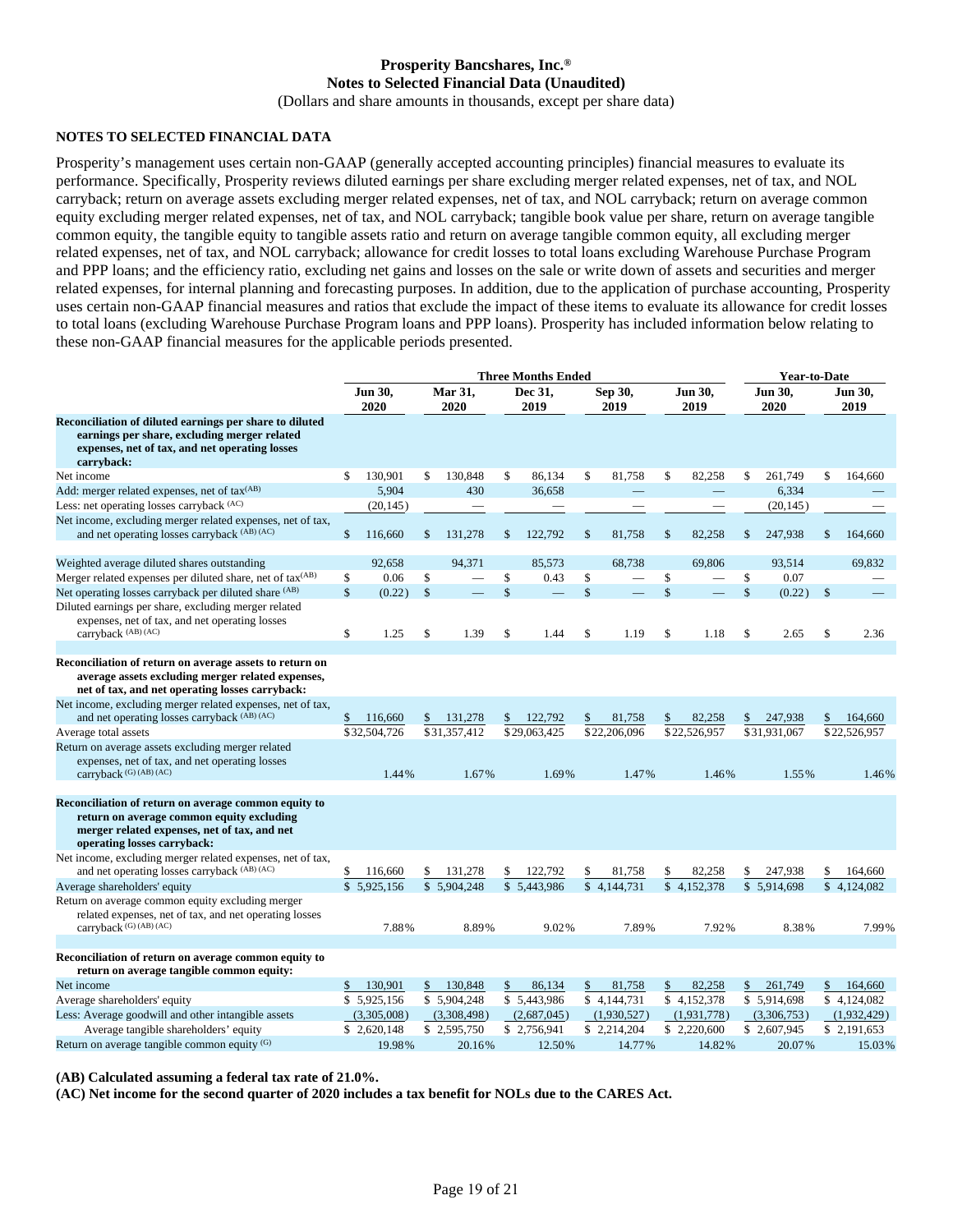|                                                                                                                                                                                                         |                          |                 | <b>Three Months Ended</b> |                         |                            | <b>Year-to-Date</b>     |                        |
|---------------------------------------------------------------------------------------------------------------------------------------------------------------------------------------------------------|--------------------------|-----------------|---------------------------|-------------------------|----------------------------|-------------------------|------------------------|
|                                                                                                                                                                                                         | <b>Jun 30,</b><br>2020   | Mar 31,<br>2020 | Dec 31,<br>2019           | Sep 30,<br>2019         | <b>Jun 30,</b><br>2019     | Jun 30,<br>2020         | <b>Jun 30,</b><br>2019 |
| Reconciliation of return on average common equity to<br>return on average tangible common equity                                                                                                        |                          |                 |                           |                         |                            |                         |                        |
| excluding merger related expenses, net of tax, and<br>net operating losses carryback:                                                                                                                   |                          |                 |                           |                         |                            |                         |                        |
| Net income, excluding merger related expenses, net of tax,<br>and net operating losses carryback (AB) (AC)                                                                                              | \$<br>116,660            | \$<br>131,278   | 122,792<br>\$             | \$<br>81,758            | \$<br>82,258               | \$<br>247,938           | \$<br>164,660          |
| Average shareholders' equity                                                                                                                                                                            | \$5,925,156              | \$5,904,248     | \$5,443,986               | \$4,144,731             | \$4,152,378                | \$5,914,698             | \$4,124,082            |
| Less: Average goodwill and other intangible assets                                                                                                                                                      | (3,305,008)              | (3,308,498)     | (2,687,045)               | (1,930,527)             | (1,931,778)                | (3,306,753)             | (1,932,429)            |
| Average tangible shareholders' equity                                                                                                                                                                   | \$2,620,148              | \$2,595,750     | \$2,756,941               | \$2,214,204             | \$2,220,600                | \$2,607,945             | \$2,191,653            |
| Return on average tangible common equity excluding<br>merger related expenses, net of tax, and net operating<br>losses carryback (F) (AB) (AC)                                                          | 17.81%                   | 20.23%          | 17.82%                    | 14.77%                  | 14.82%                     | 19.01%                  | 15.03%                 |
| Reconciliation of book value per share to tangible book                                                                                                                                                 |                          |                 |                           |                         |                            |                         |                        |
| value per share:                                                                                                                                                                                        |                          |                 |                           |                         |                            |                         |                        |
| Shareholders' equity                                                                                                                                                                                    | \$ 5,948,122             | \$5,855,574     | \$ 5,970,835              | \$4,126,806             | \$4,127,895                | \$5,948,122             | \$4,127,895            |
| Less: Goodwill and other intangible assets                                                                                                                                                              | (3,311,712)              | (3,306,185)     | (3,310,075)               | (1,929,896)             | (1,931,144)<br>\$2,196,751 | (3,311,712)             | (1,931,144)            |
| Tangible shareholders' equity                                                                                                                                                                           | \$2,636,410              | \$2,549,389     | \$2,660,760               | \$2,196,910             |                            | \$2,636,410             | \$2,196,751            |
| Period end shares outstanding                                                                                                                                                                           | 92,660                   | 92,652          | 94,746                    | 68,397                  | 69,261                     | 92,660                  | 69,261                 |
| Tangible book value per share:                                                                                                                                                                          | \$<br>28.45              | \$<br>27.52     | \$<br>28.08               | \$<br>32.12             | \$<br>31.72                | \$<br>28.45             | 31.72                  |
|                                                                                                                                                                                                         |                          |                 |                           |                         |                            |                         |                        |
| Reconciliation of equity to assets ratio to period end<br>tangible equity to period end tangible assets ratio:                                                                                          |                          |                 |                           |                         |                            |                         |                        |
| Tangible shareholders' equity                                                                                                                                                                           | \$2,636,410              | \$2,549,389     | \$2,660,760               | \$2,196,910             | \$2,196,751                | \$ 2,636,410            | \$2,196,751            |
| <b>Total</b> assets                                                                                                                                                                                     | \$32,966,649             | \$31,743,499    | \$32,185,708              | \$22,092,817            | \$22,375,221               | \$32,966,649            | \$22,375,221           |
| Less: Goodwill and other intangible assets                                                                                                                                                              | (3,311,712)              | (3,306,185)     | (3,310,075)               | (1,929,896)             | (1,931,144)                | (3,311,712)             | (1,931,144)            |
| Tangible assets                                                                                                                                                                                         | \$29,654,937             | \$28,437,314    | \$28,875,633              | \$20,162,921            | \$20,444,077               | \$29,654,937            | \$20,444,077           |
| Period end tangible equity to period end tangible assets<br>ratio:                                                                                                                                      | 8.89%                    | 8.96%           | 9.21%                     | 10.90%                  | 10.75%                     | 8.89%                   | 10.75%                 |
|                                                                                                                                                                                                         |                          |                 |                           |                         |                            |                         |                        |
| Reconciliation of allowance for credit losses to total<br>loans to allowance for credit losses to total loans,<br>excluding Warehouse Purchase Program and<br><b>Paycheck Protection Program loans:</b> |                          |                 |                           |                         |                            |                         |                        |
| Allowance for credit losses (AA)                                                                                                                                                                        | 324,205<br>\$            | 327,206<br>\$   | 87,469<br>\$              | 87,061<br>\$            | 87,006<br>\$               | \$<br>324,205           | 87,006<br>\$           |
| <b>Total loans</b>                                                                                                                                                                                      | \$21,025,173             | \$19,127,195    | \$18,845,346              | \$10,673,345            | \$10,587,375               | \$21,025,173            | \$10,587,375           |
| Less: Warehouse Purchase Program loans                                                                                                                                                                  | 2,557,183                | 1,713,762       | 1,552,762                 |                         |                            | 2,557,183               |                        |
| Less: Paycheck Protection Program loans                                                                                                                                                                 | 1,392,497                |                 |                           |                         |                            | 1,392,497               |                        |
| Total loans less Warehouse Purchase Program and<br>Paycheck Protection Program loans<br>Allowance for credit losses to total loans, excluding                                                           | \$17,075,493             | \$17,413,433    | \$17,292,584              | \$10,673,345            | \$10,587,375               | \$17,075,493            | \$10,587,375           |
| Warehouse Purchase Program and Paycheck                                                                                                                                                                 |                          |                 |                           |                         |                            |                         |                        |
| Protection Program loans                                                                                                                                                                                | 1.90%                    | 1.88%           | 0.51%                     | 0.82%                   | 0.82%                      | 1.90%                   | 0.82%                  |
| Reconciliation of efficiency ratio to efficiency ratio,<br>excluding net gains and losses on the sale or write<br>down of assets and securities:                                                        |                          |                 |                           |                         |                            |                         |                        |
| Noninterest expense                                                                                                                                                                                     | $\mathcal{S}$<br>134,368 | 124,741<br>\$   | 156,451<br>\$             | $\mathcal{S}$<br>80.699 | $\mathbb{S}$<br>80,821     | $\mathbb{S}$<br>259,109 | 159,392<br>\$          |
|                                                                                                                                                                                                         |                          |                 |                           |                         |                            |                         |                        |
| Net interest income                                                                                                                                                                                     | 258,955<br>\$            | 256,031<br>\$   | 232,030<br>$\mathbb{S}$   | 153,990<br>$\mathbb{S}$ | 154,838<br>\$              | \$<br>514,986           | 309,749<br>\$          |
| Noninterest income                                                                                                                                                                                      | 25,675                   | 34,388          | 35,506                    | 30,673                  | 29,958                     | 60,063                  | 58,102                 |
| Less: net (loss) gain on sale or write down of assets                                                                                                                                                   | (3,945)                  | (385)           | (1,870)                   | (3)                     | $\overline{c}$             | (4,330)                 | 60                     |
| Noninterest income excluding net gains and losses on the                                                                                                                                                |                          |                 |                           |                         |                            |                         |                        |
| sale or write down of assets and securities                                                                                                                                                             | 29,620                   | 34,773          | 37,376                    | 30,676                  | 29,956                     | 64,393                  | 58,042                 |
| Total income excluding net gains and losses on the<br>sale or write down of assets and securities                                                                                                       | $\mathsf{\$}$<br>288,575 | \$<br>290,804   | \$<br>269,406             | \$<br>184,666           | \$<br>184,794              | \$<br>579,379           | \$<br>367,791          |
| Efficiency ratio, excluding net gains and losses on the sale<br>or write down of assets and securities                                                                                                  | 46.56%                   | 42.90%          | 58.07%                    | 43.70%                  | 43.74%                     | 44.72%                  | 43.34%                 |